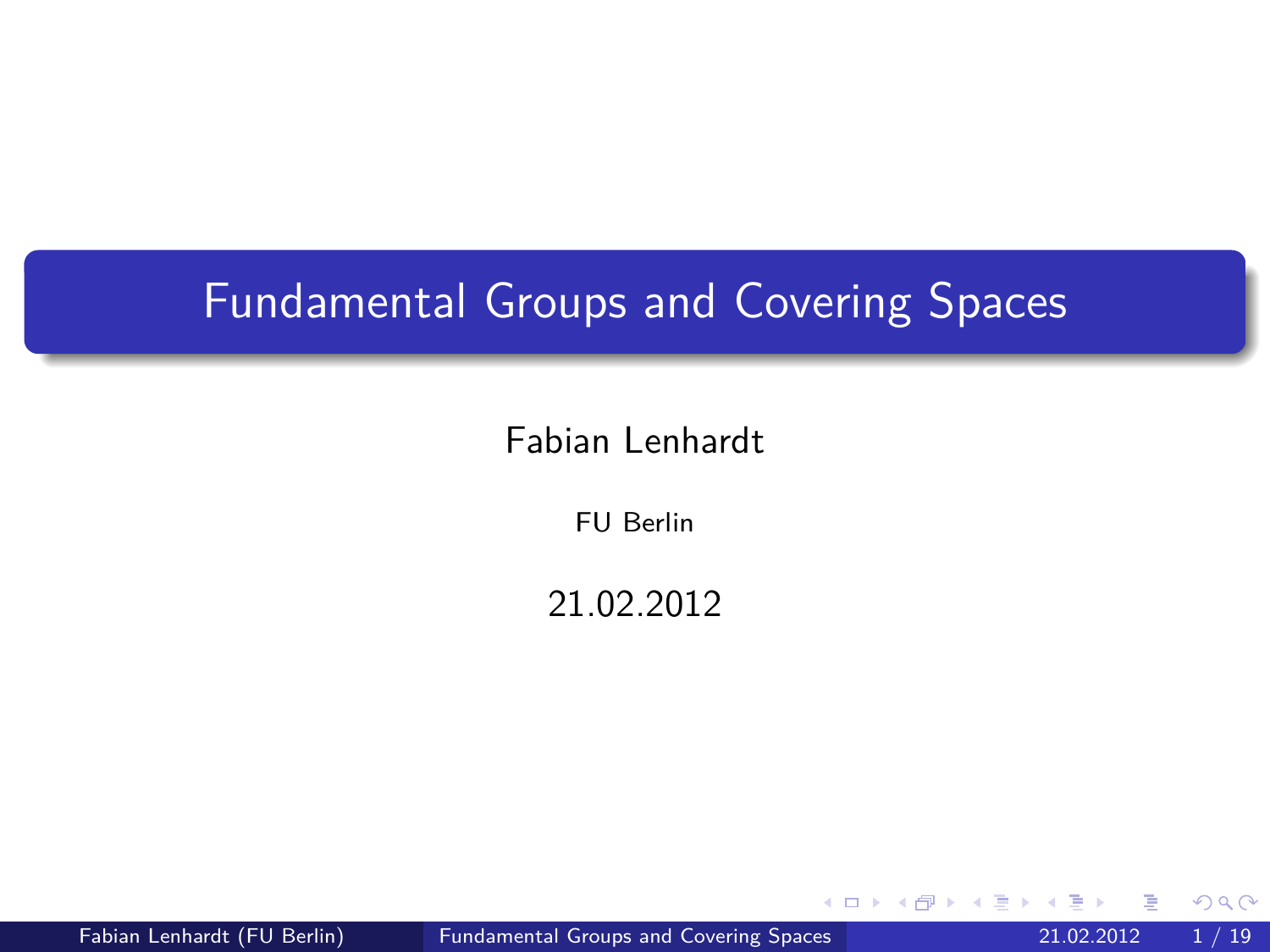Let X and Y be topological spaces. We say that a continuous map  $f: X \to Y$  is a homeomorphism if it has a continuous inverse, i.e. if there is a continuous map  $g: Y \to X$  with  $g \circ f = id_X$  and  $f \circ g = id_Y$ . If there is a homeomorphism from X to Y, we say that X and Y are homeomorphic.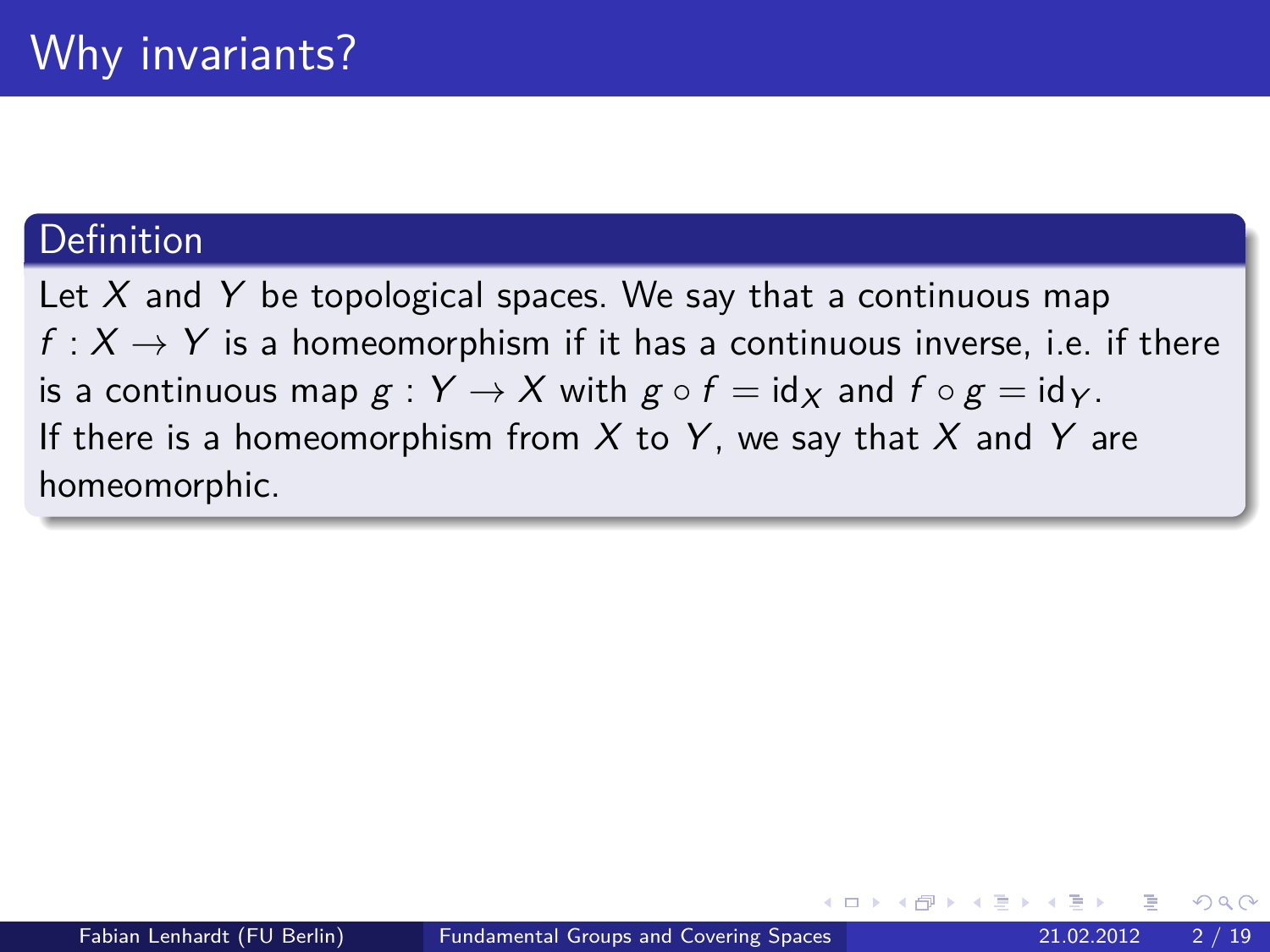Let  $X$  and  $Y$  be topological spaces. We say that a continuous map  $f: X \to Y$  is a homeomorphism if it has a continuous inverse, i.e. if there is a continuous map  $g: Y \to X$  with  $g \circ f = id_X$  and  $f \circ g = id_Y$ . If there is a homeomorphism from X to Y, we say that X and Y are homeomorphic.

#### Question

How can we decide whether two spaces are not homeomorphic?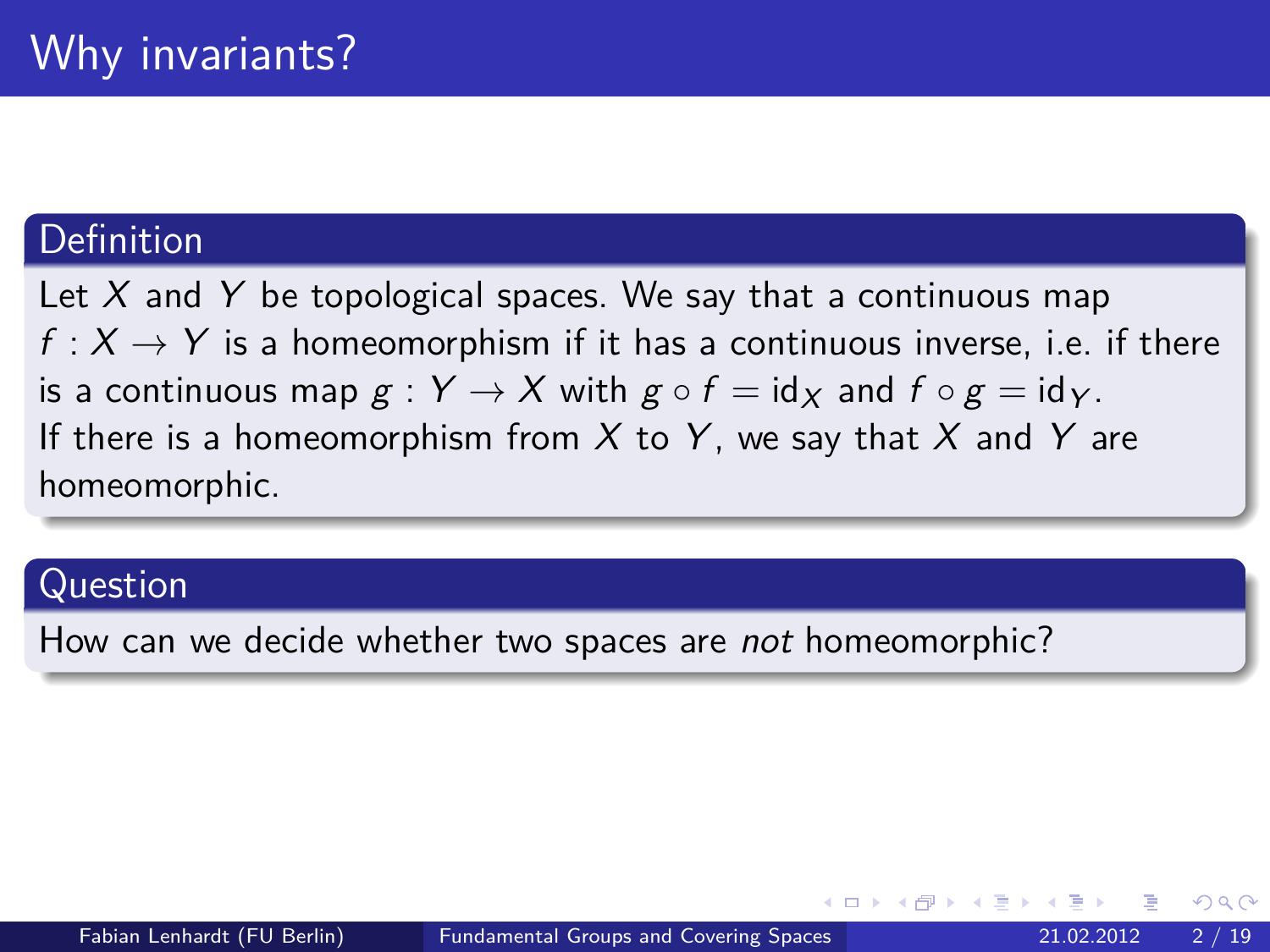Let X and Y be topological spaces. We say that a continuous map  $f: X \to Y$  is a homeomorphism if it has a continuous inverse, i.e. if there is a continuous map  $g: Y \to X$  with  $g \circ f = id_X$  and  $f \circ g = id_Y$ . If there is a homeomorphism from X to Y, we say that X and Y are homeomorphic.

#### Question

How can we decide whether two spaces are not homeomorphic?

Our failure to write down a homeomorphism proves nothing. So we need some invariant which helps us distinguishing spaces.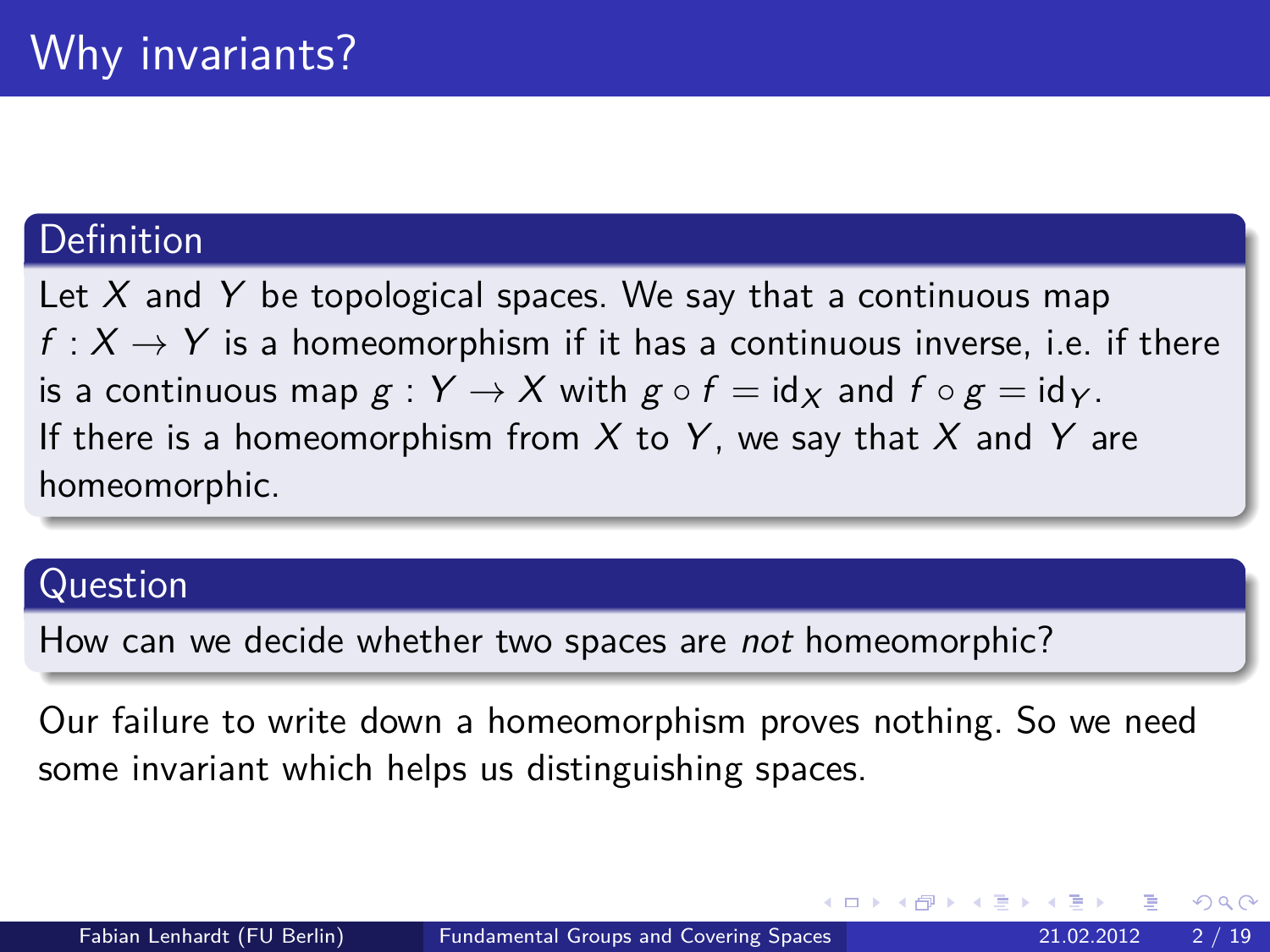# One of the most basic invariants in topology is the fundamental group.

4 0 8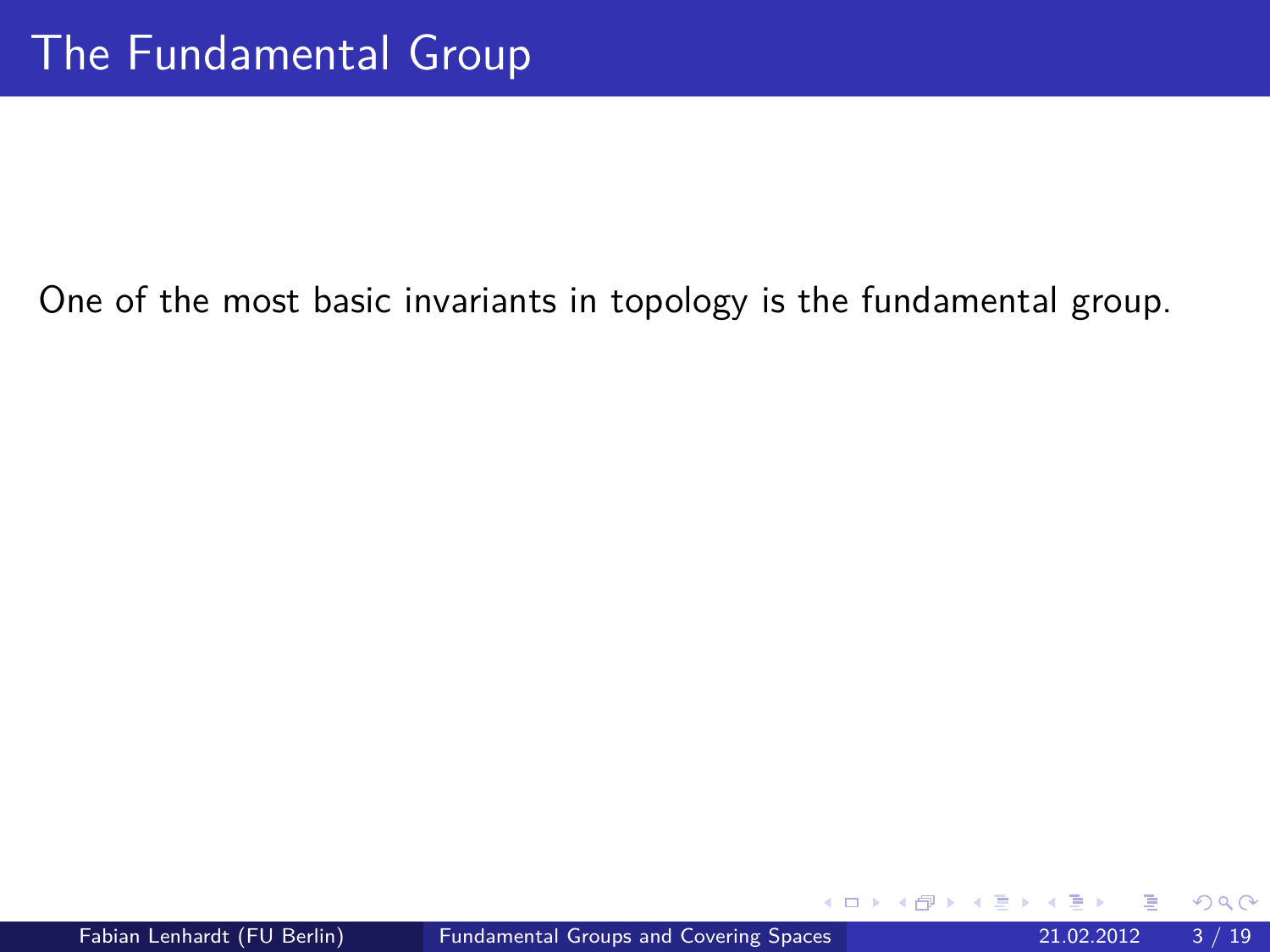One of the most basic invariants in topology is the fundamental group. Let X be a topological space. We pick a basepoint  $x \in X$ .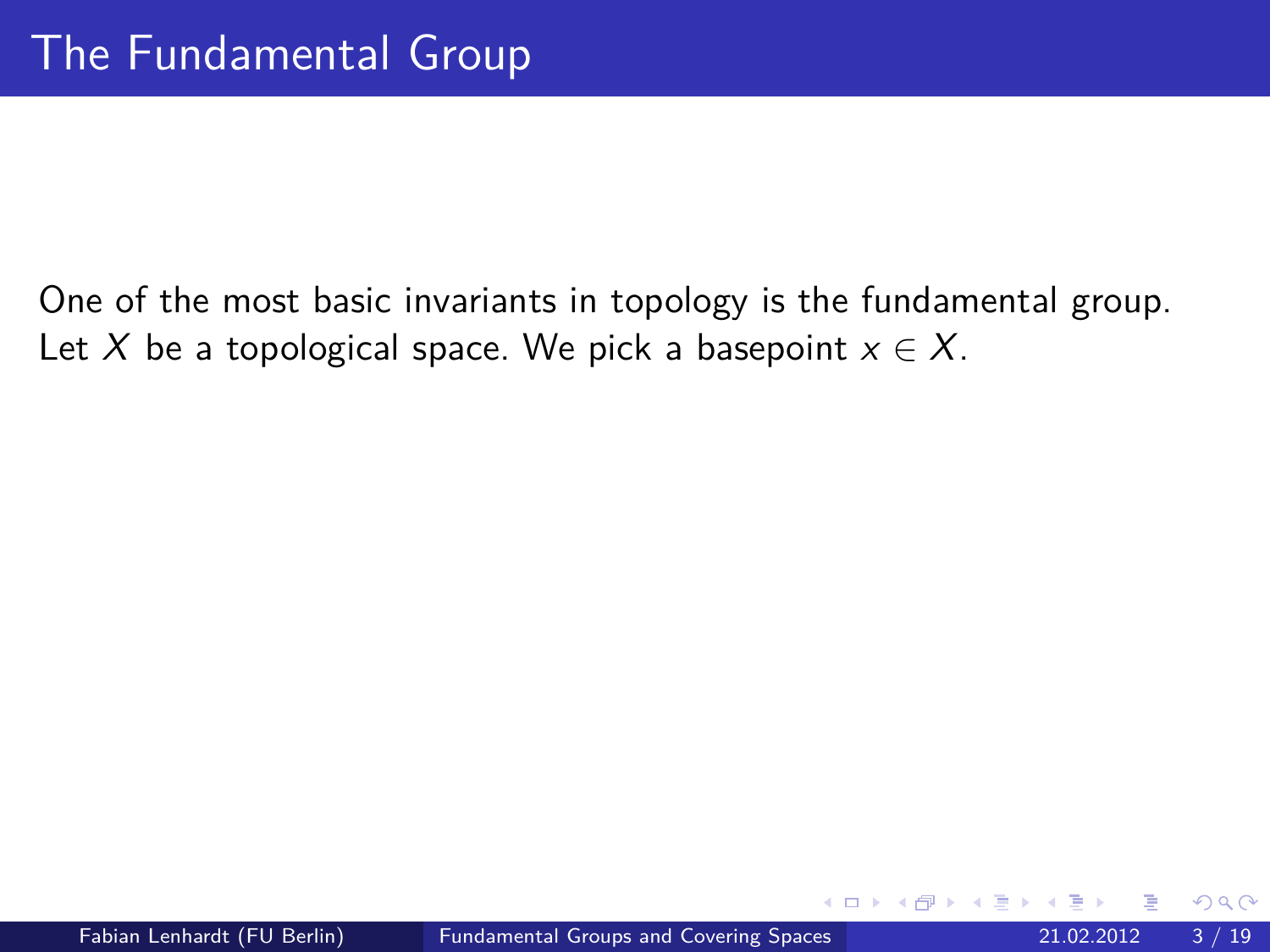One of the most basic invariants in topology is the fundamental group. Let X be a topological space. We pick a basepoint  $x \in X$ .

## Definition

A loop in X is a continuous map  $f : [0,1] \to X$  with  $f(0) = f(1) = x$ . Let  $L(X)$  be the set of all such loops.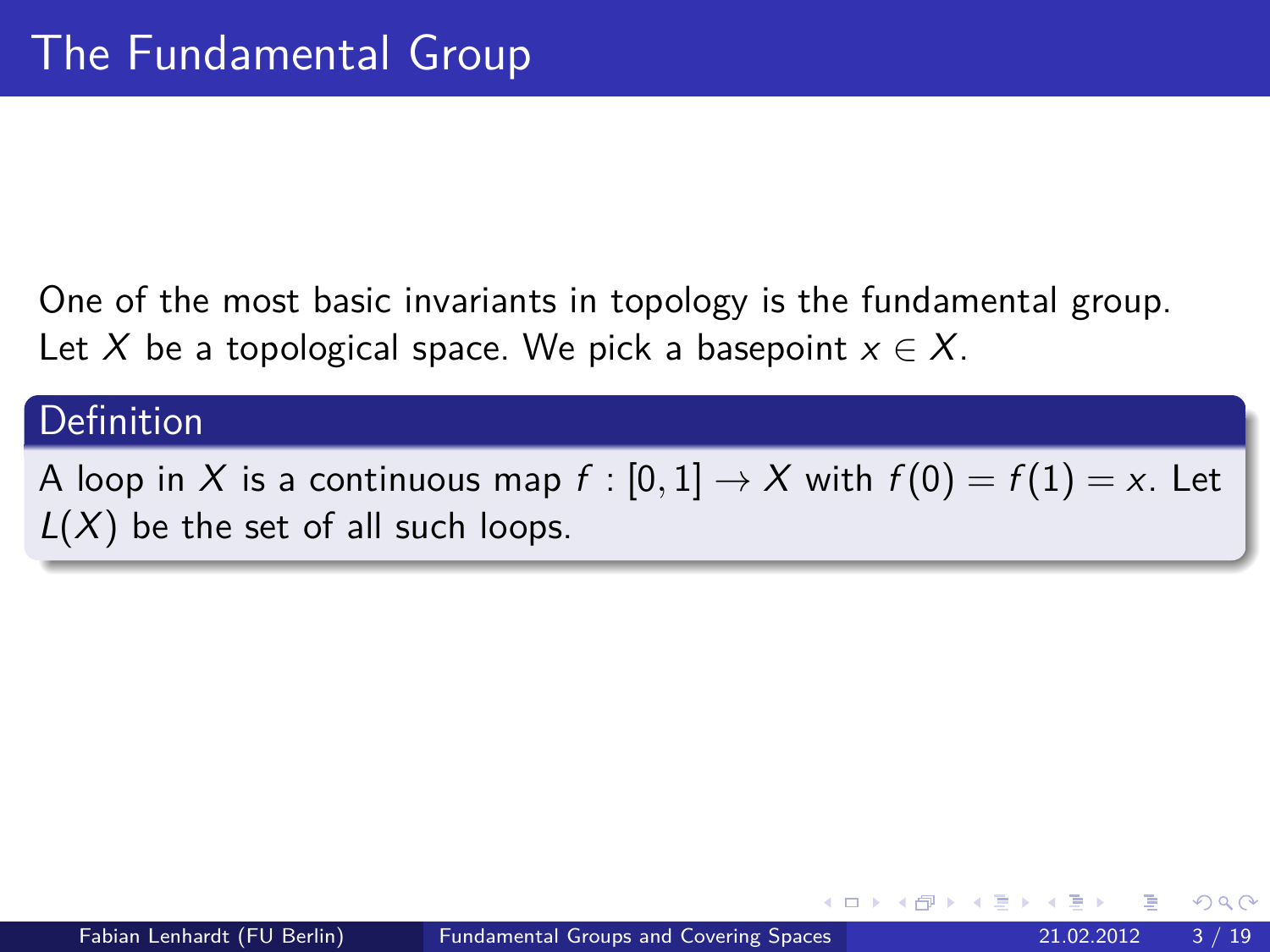One of the most basic invariants in topology is the fundamental group. Let X be a topological space. We pick a basepoint  $x \in X$ .

# **Definition**

A loop in X is a continuous map  $f : [0,1] \to X$  with  $f(0) = f(1) = x$ . Let  $L(X)$  be the set of all such loops.

The set  $L(X)$  is already an invariant of X - but a really bad one. So we have to be more clever.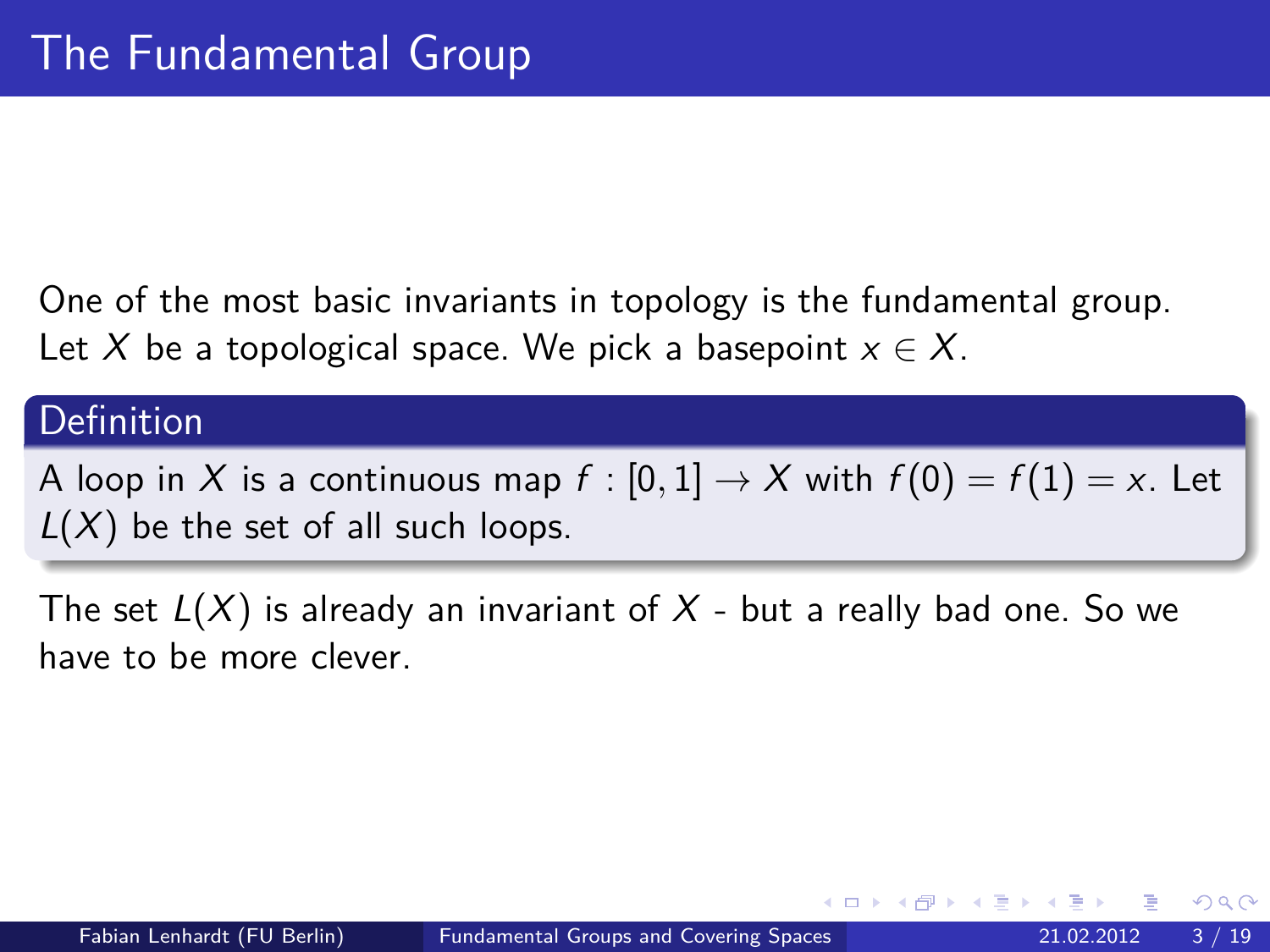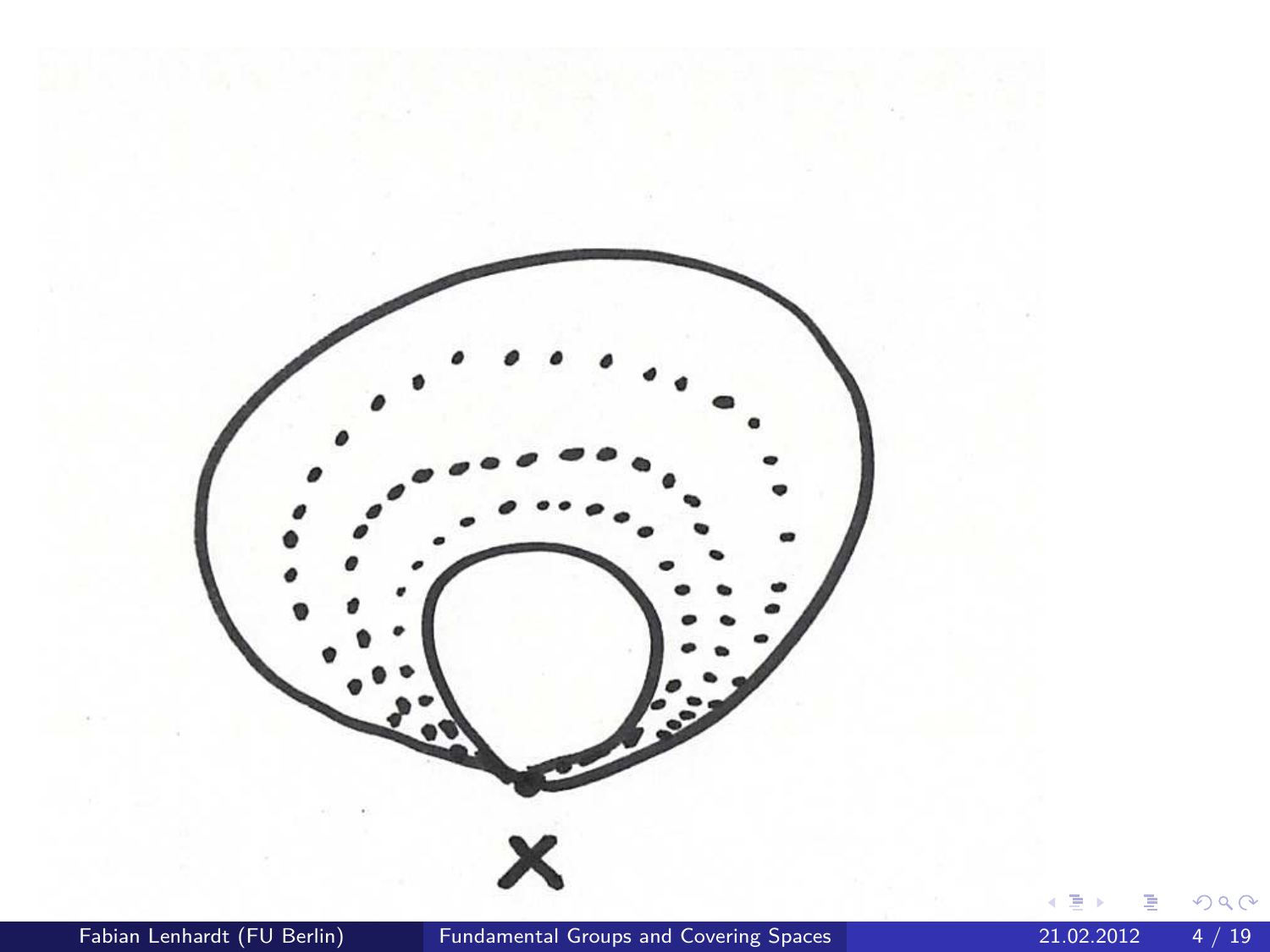Let  $f, g : [0, 1] \rightarrow X$  be two loops in X. We say that f and g are homotopic if there is a continuous map  $H : [0,1] \times [0,1] \rightarrow X$  with  $H(-,0) = f$ ,  $H(-,1) = g$  and  $H(0,t) = H(1,t) = x$  for all t, and we say that H is a homotopy from f to  $g$ .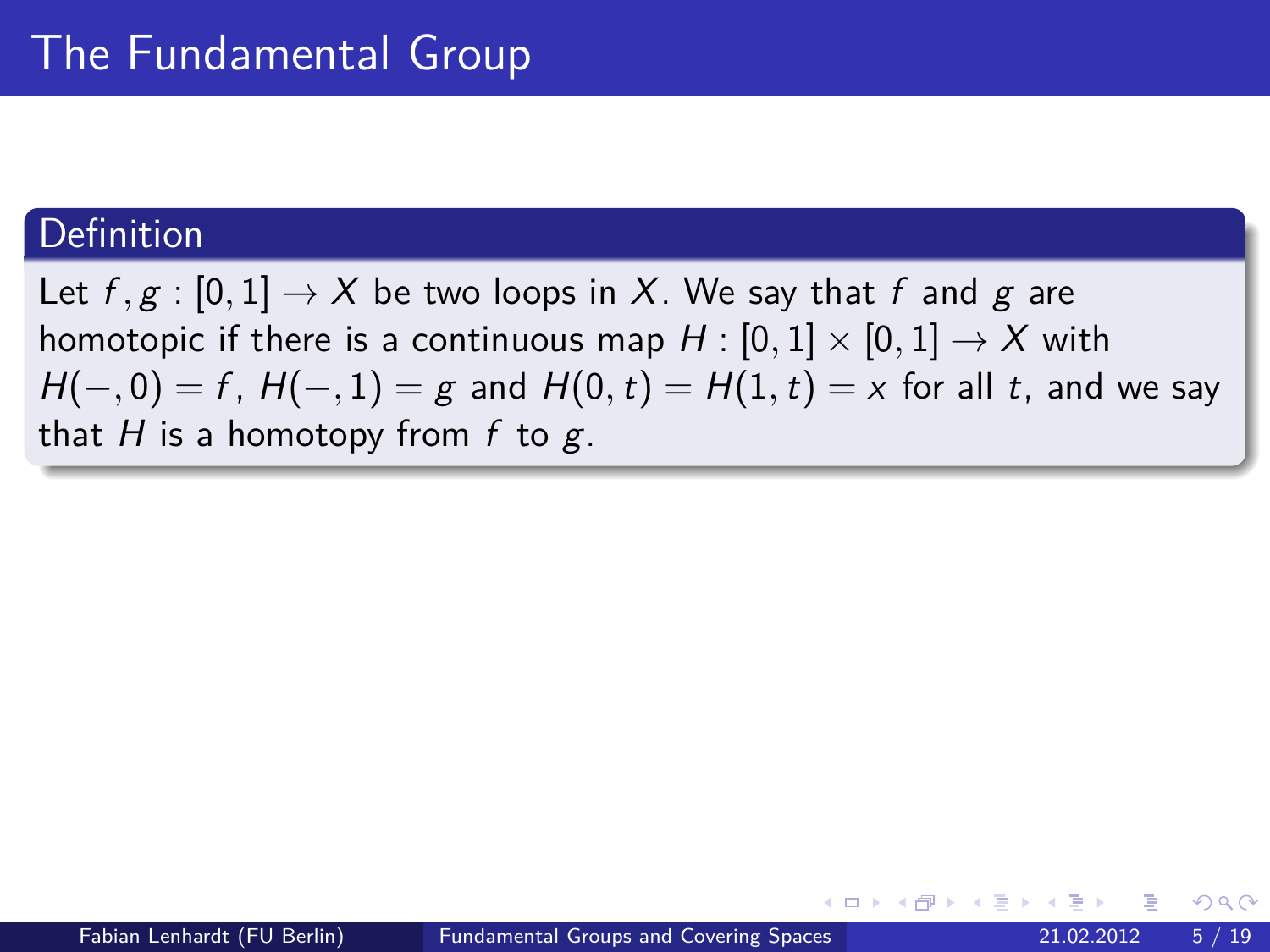Let  $f, g : [0, 1] \rightarrow X$  be two loops in X. We say that f and g are homotopic if there is a continuous map  $H : [0,1] \times [0,1] \rightarrow X$  with  $H(-,0) = f$ ,  $H(-,1) = g$  and  $H(0,t) = H(1,t) = x$  for all t, and we say that H is a homotopy from f to  $g$ .

The relation of being homotopic is an equivalence relation.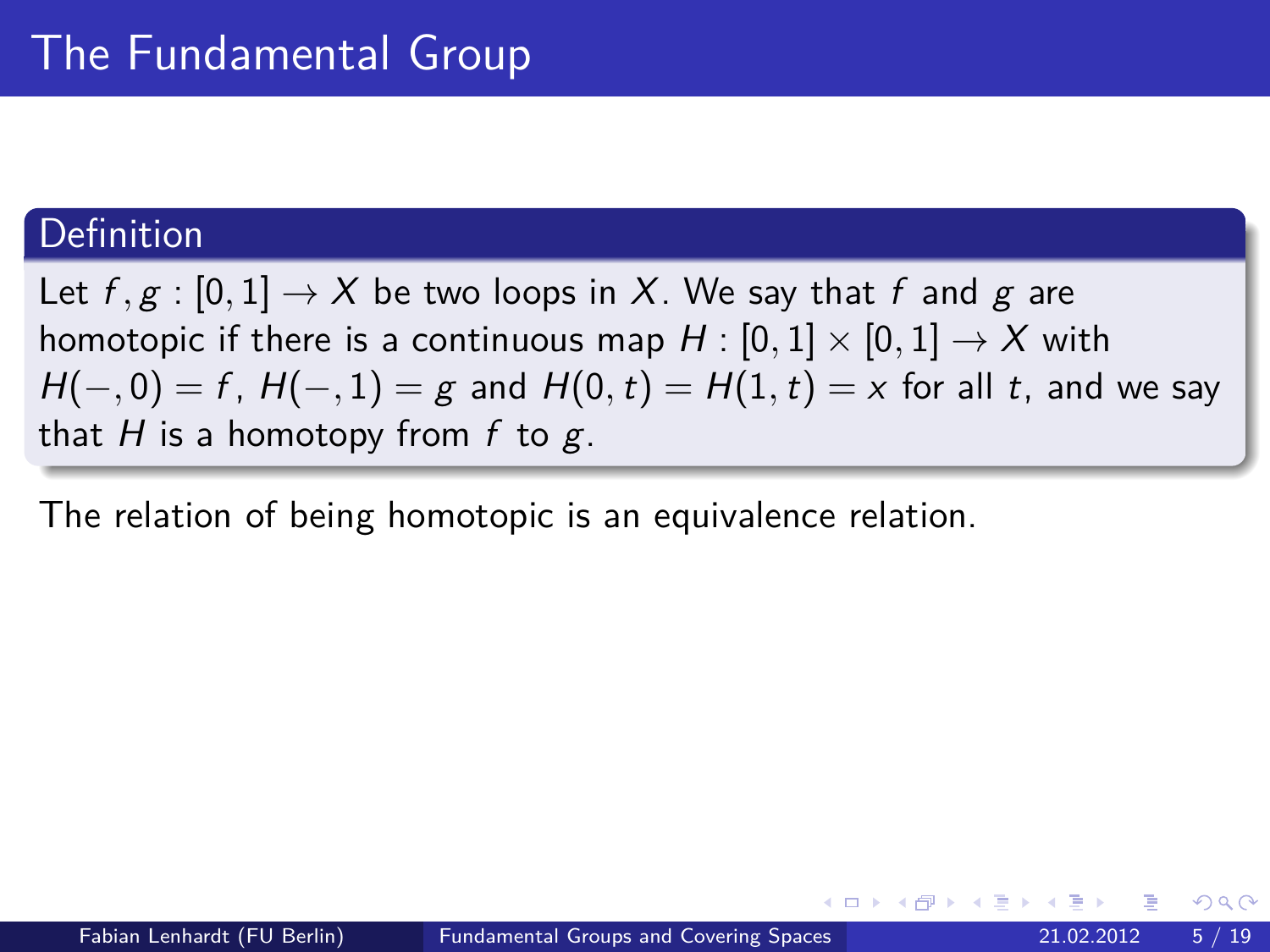Let  $f, g : [0, 1] \rightarrow X$  be two loops in X. We say that f and g are homotopic if there is a continuous map  $H : [0,1] \times [0,1] \rightarrow X$  with  $H(-,0) = f$ ,  $H(-,1) = g$  and  $H(0,t) = H(1,t) = x$  for all t, and we say that H is a homotopy from f to  $g$ .

The relation of being homotopic is an equivalence relation.

#### **Definition**

Let  $\pi_1(X, x)$  be the set of equivalence classes of loops under the homotopy-relation.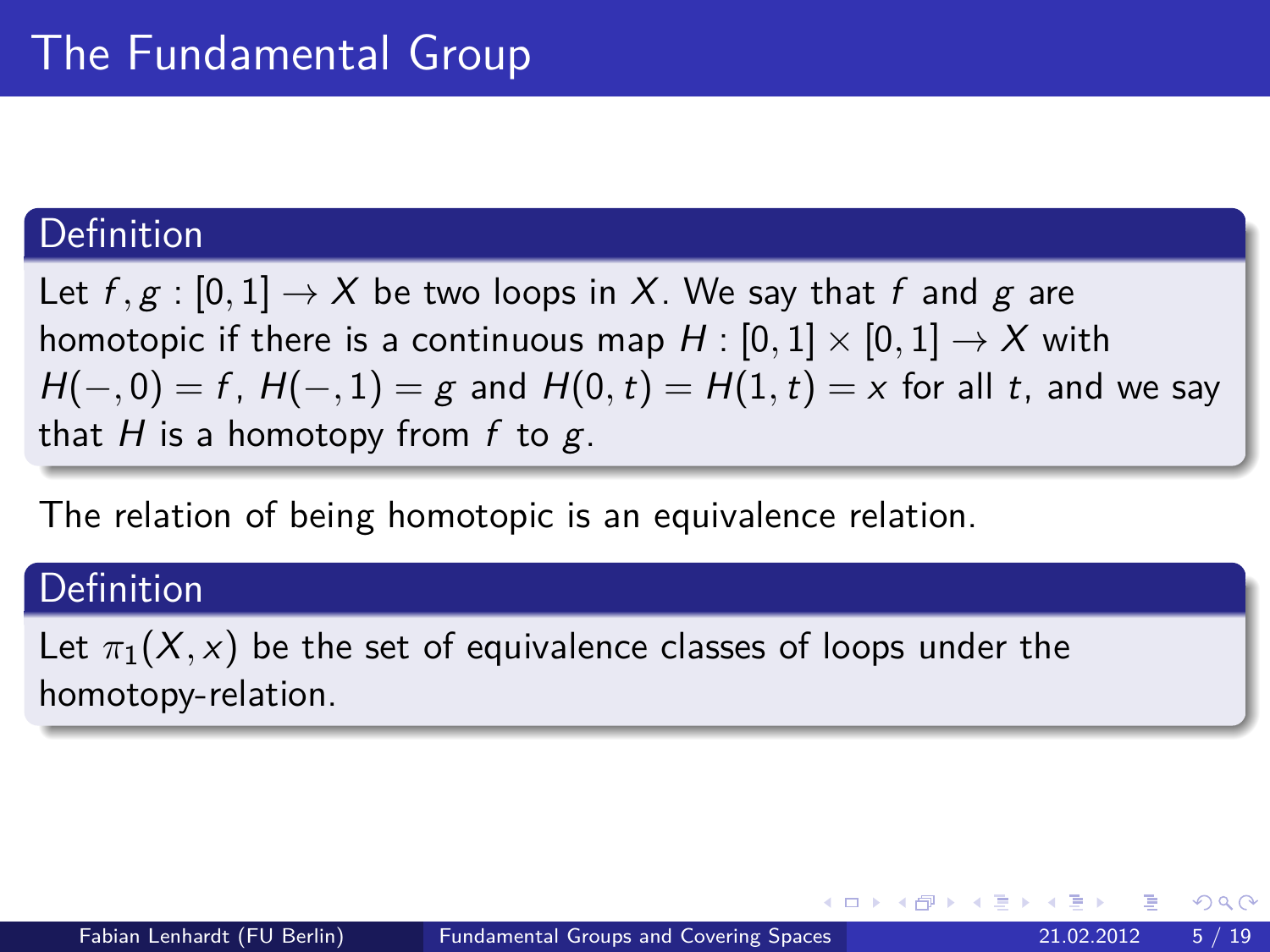Let  $f, g : [0, 1] \rightarrow X$  be two loops in X. We say that f and g are homotopic if there is a continuous map  $H : [0,1] \times [0,1] \rightarrow X$  with  $H(-,0) = f$ ,  $H(-,1) = g$  and  $H(0,t) = H(1,t) = x$  for all t, and we say that H is a homotopy from f to  $g$ .

The relation of being homotopic is an equivalence relation.

#### **Definition**

Let  $\pi_1(X, x)$  be the set of equivalence classes of loops under the homotopy-relation.

Currently,  $\pi_1(X, x)$  is only a set. But it can be turned into a group.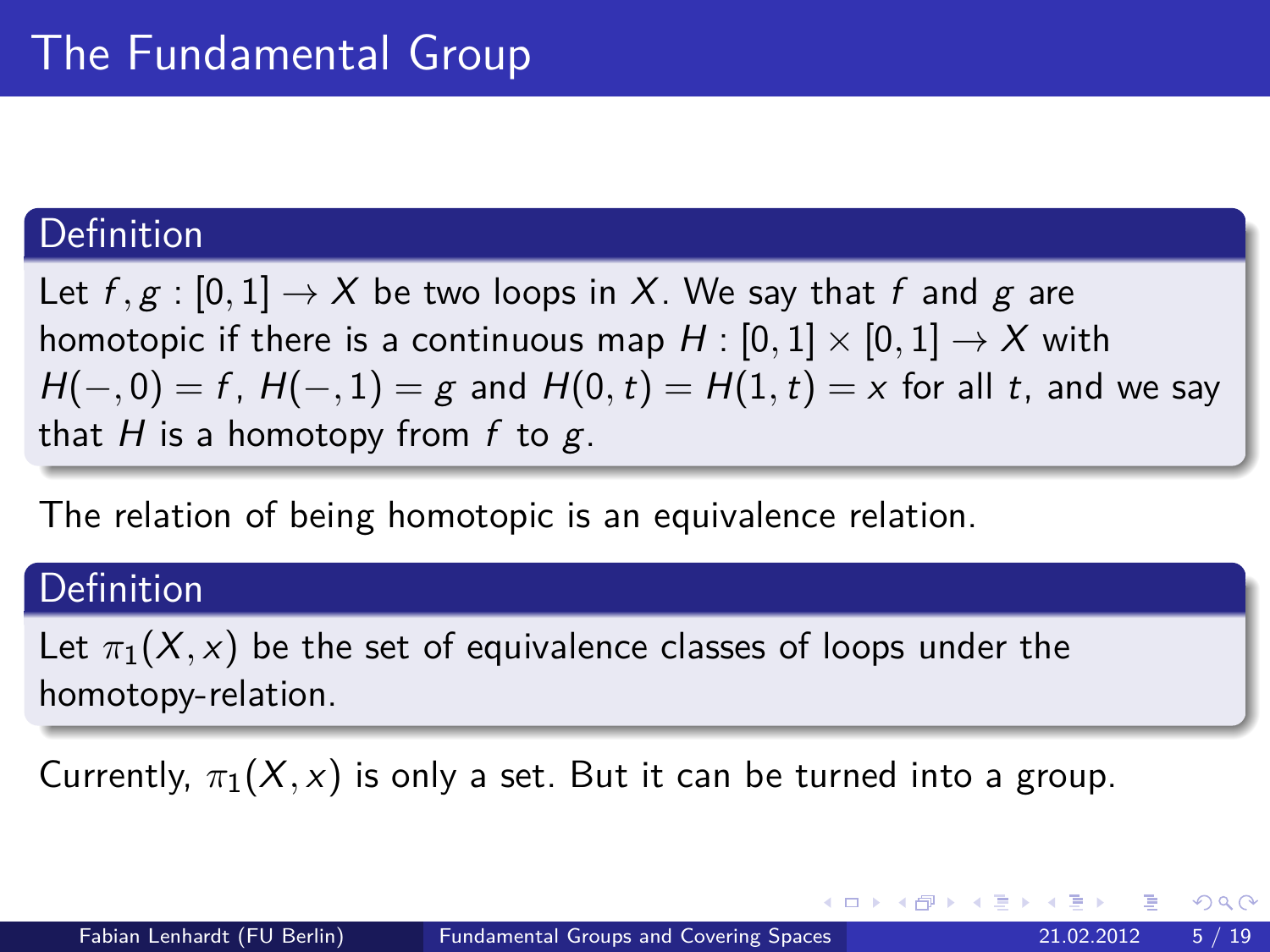Let  $f, g : [0, 1] \rightarrow X$  be two loops, representing elements of  $\pi_1(X, x)$ .

 $\leftarrow$   $\Box$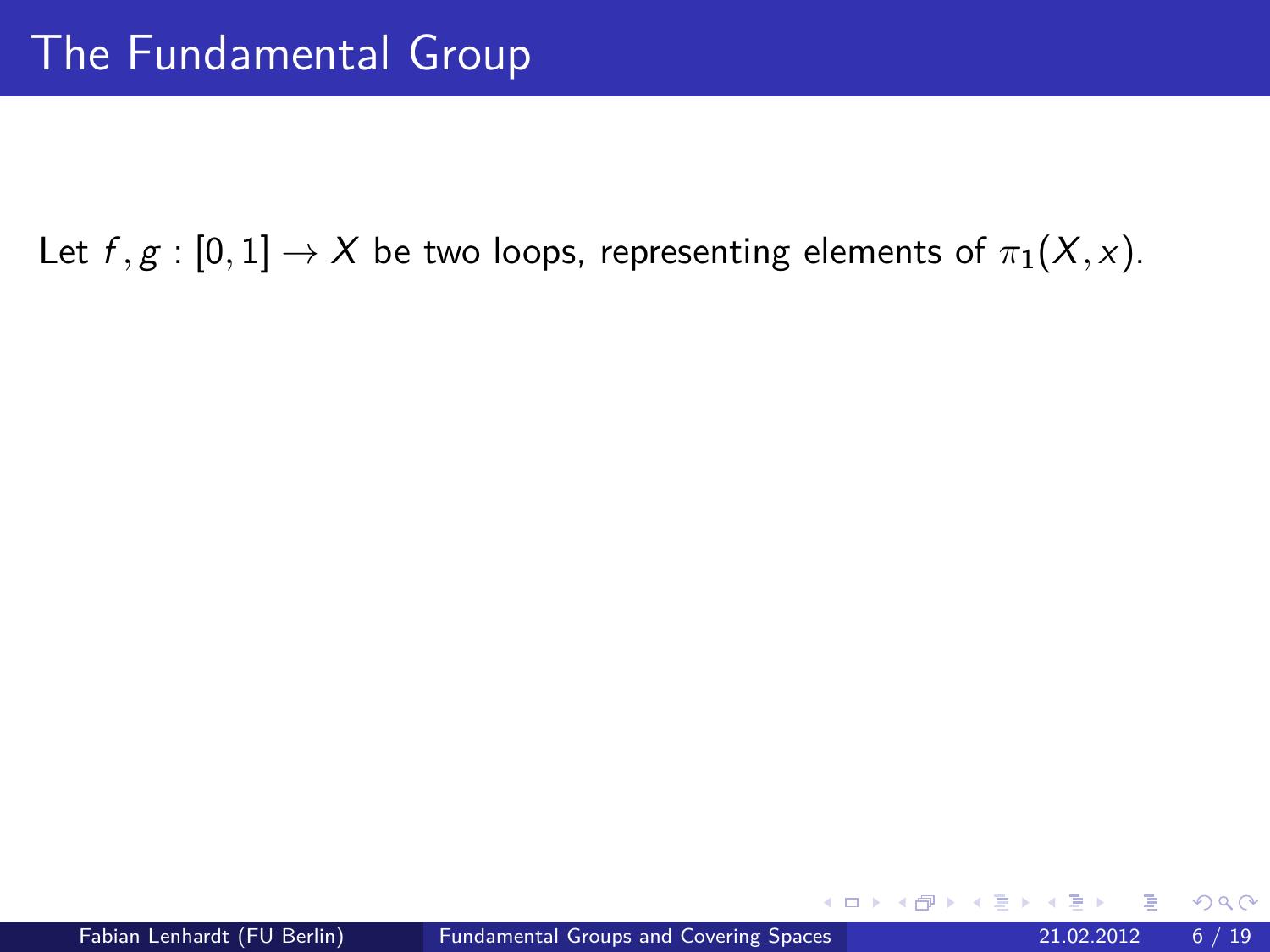Let  $f, g : [0, 1] \rightarrow X$  be two loops, representing elements of  $\pi_1(X, x)$ . We define a new loop  $f \star g : [0,1] \to X$ . Informally speaking,  $f \star g$  is obtained by running through  $f$  twice as fast as before, and then running through  $g$  twice as fast as before.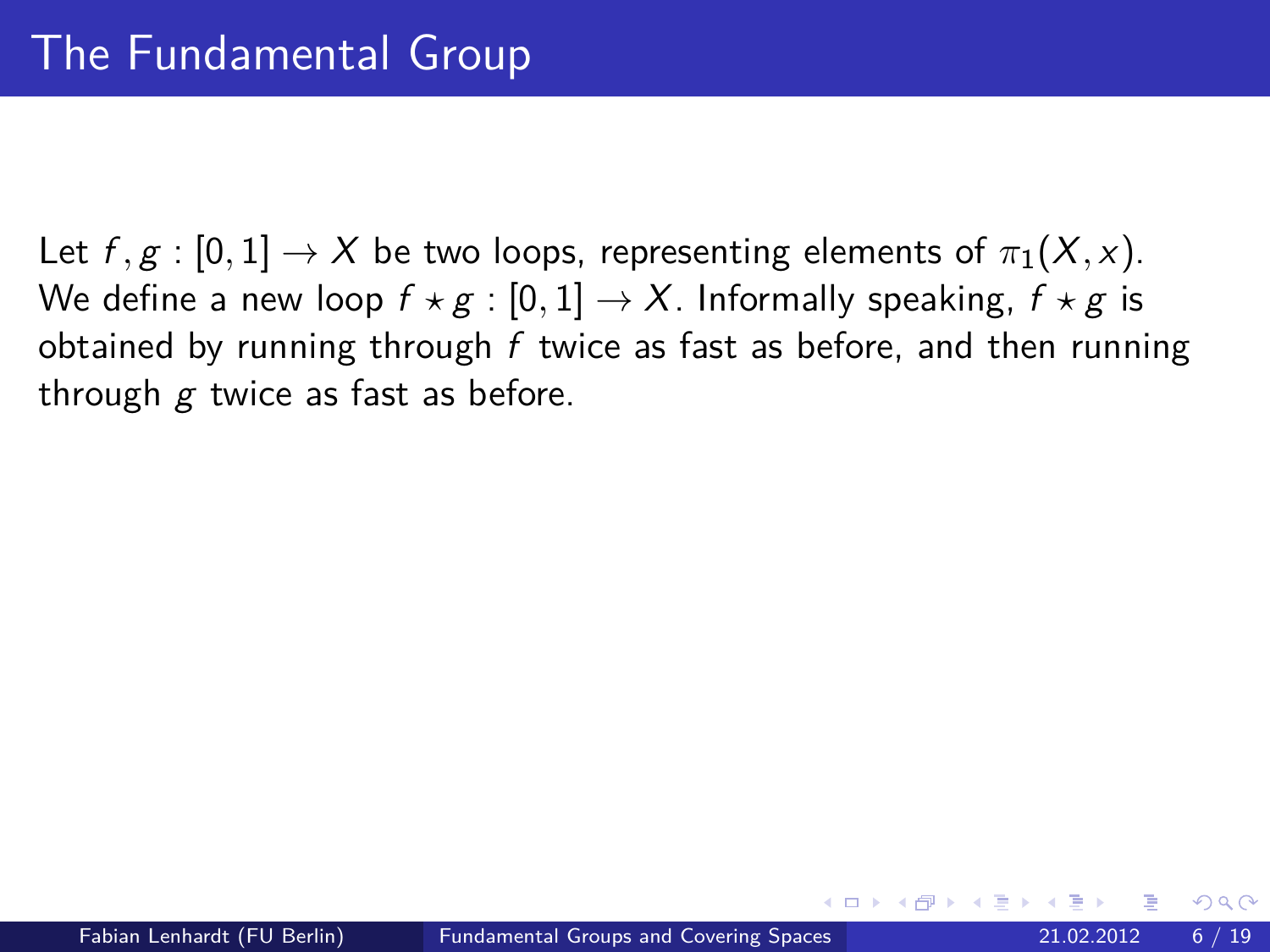Let  $f, g : [0, 1] \rightarrow X$  be two loops, representing elements of  $\pi_1(X, x)$ . We define a new loop  $f \star g : [0,1] \to X$ . Informally speaking,  $f \star g$  is obtained by running through  $f$  twice as fast as before, and then running through  $g$  twice as fast as before. In formulas:

$$
(f \star g)(t) = \begin{cases} f(2t) & \text{if } 0 \leq t \leq \frac{1}{2} \\ g(2t-1) & \text{if } \frac{1}{2} \leq t \leq 1 \end{cases}
$$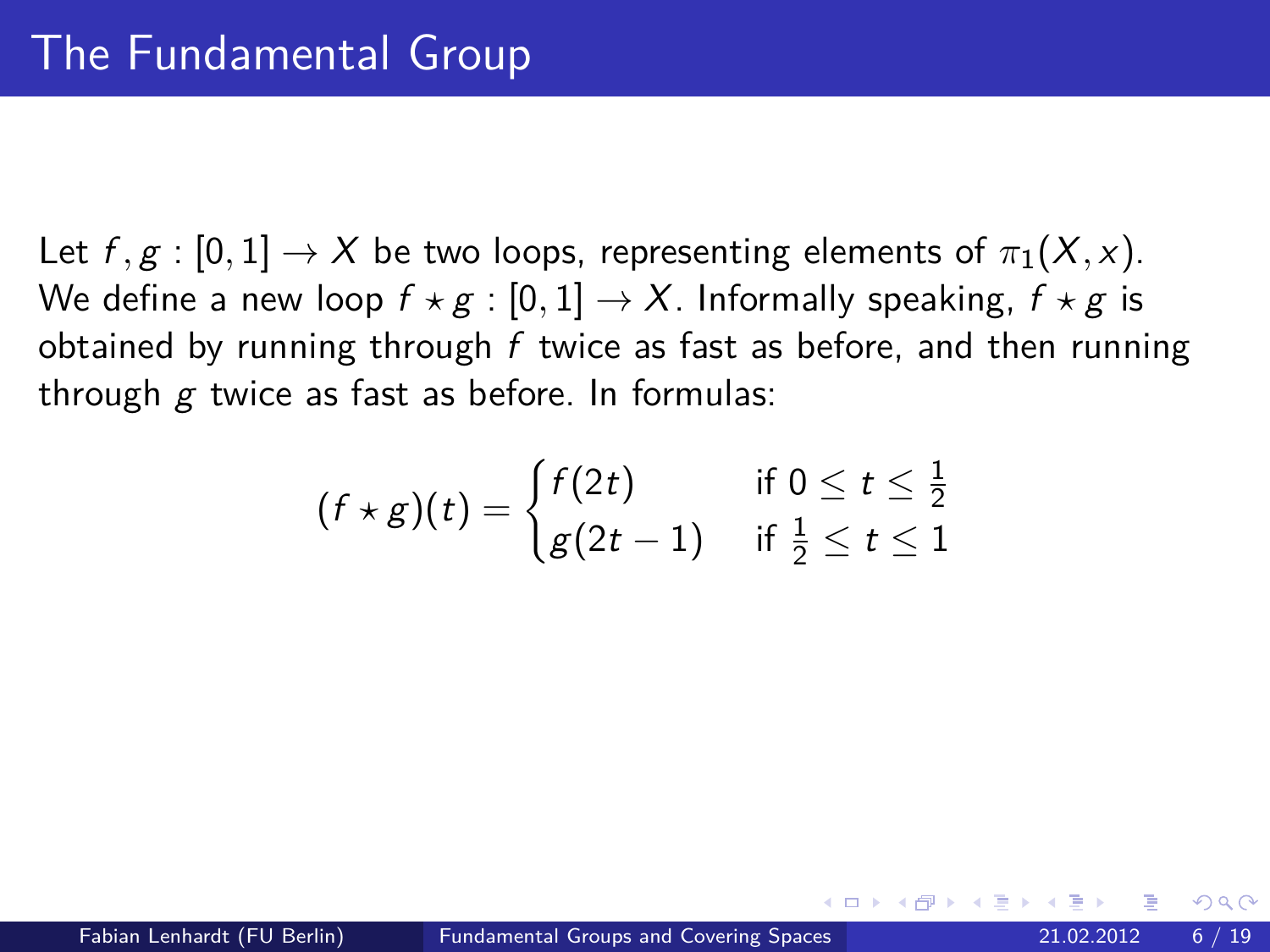Let  $f, g : [0, 1] \rightarrow X$  be two loops, representing elements of  $\pi_1(X, x)$ . We define a new loop  $f \star g : [0,1] \to X$ . Informally speaking,  $f \star g$  is obtained by running through  $f$  twice as fast as before, and then running through  $g$  twice as fast as before. In formulas:

$$
(f \star g)(t) = \begin{cases} f(2t) & \text{if } 0 \leq t \leq \frac{1}{2} \\ g(2t-1) & \text{if } \frac{1}{2} \leq t \leq 1 \end{cases}
$$

It is not hard to check that the homotopy class of  $f \star g$  in  $\pi_1(X, x)$  does only depend on the homotopy classes of f and g in  $\pi_1(X, x)$ . Hence we get a well-defined multiplication on  $\pi_1(X, x)$ .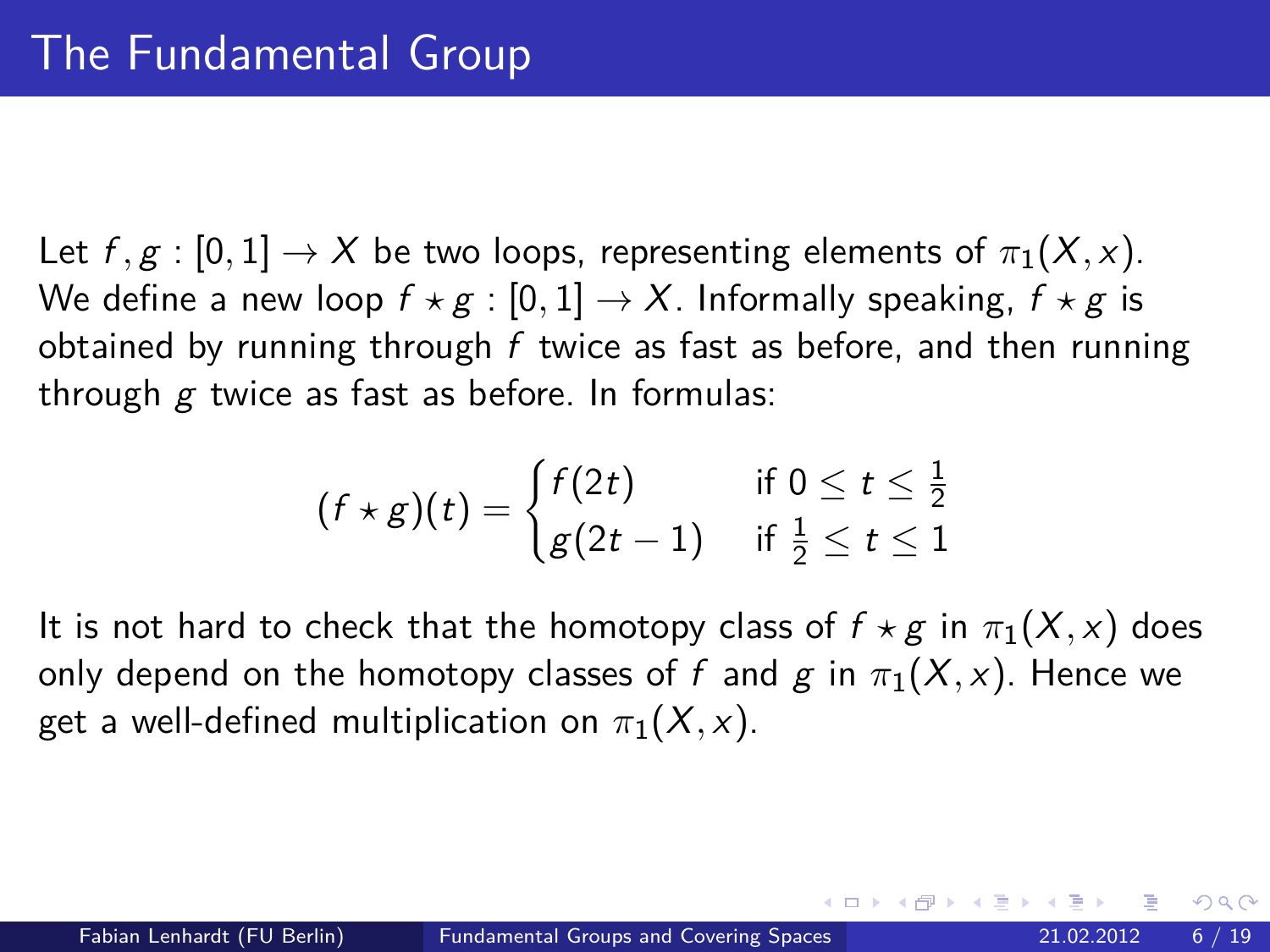**1** On  $\pi_1(X, x)$ , this multiplication is associative: There is a homotopy between  $(f \star g) \star h$  and  $f \star (g \star h)$  for all loops  $f, g, h$ .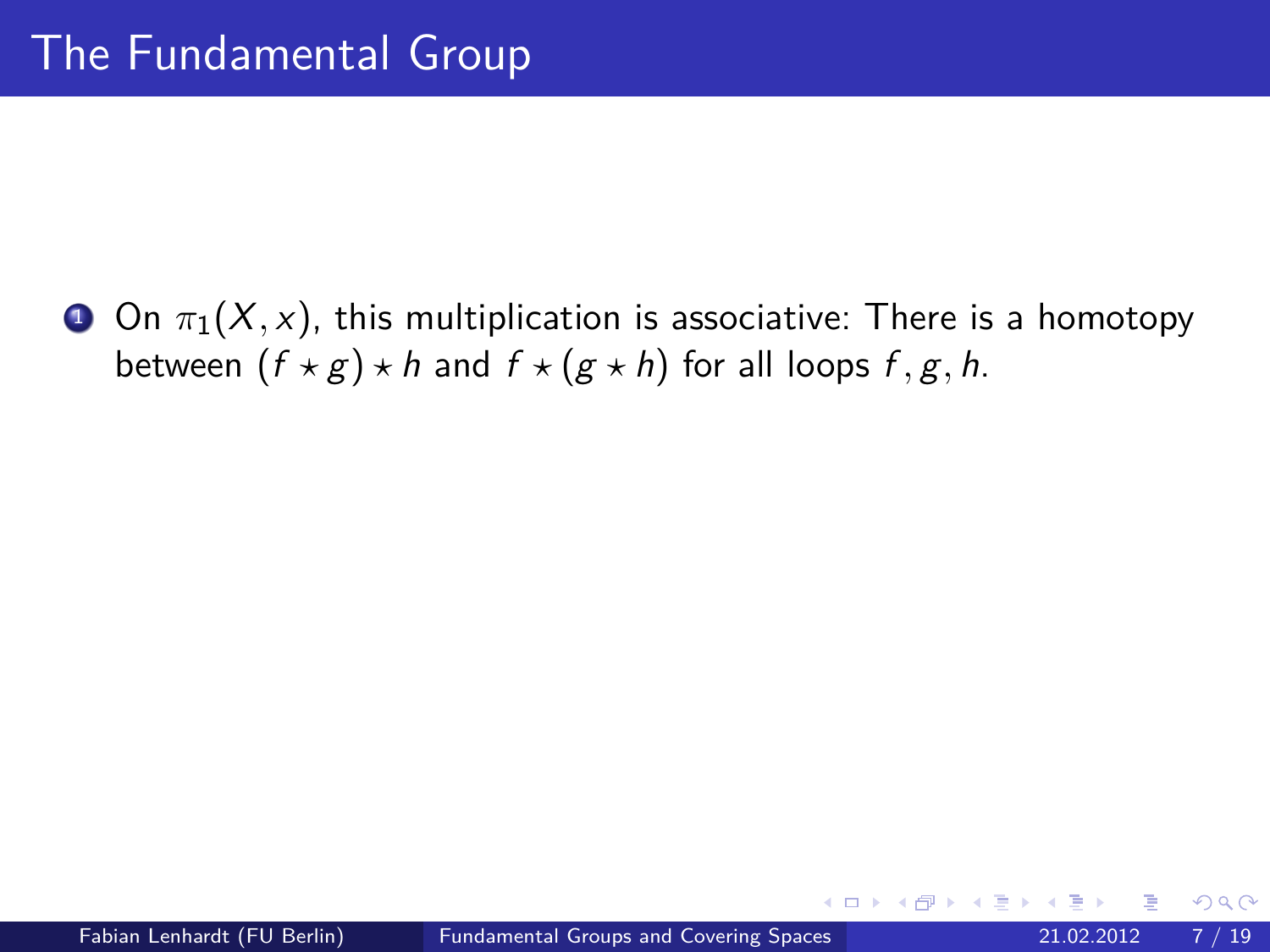- **1** On  $\pi_1(X, x)$ , this multiplication is associative: There is a homotopy between  $(f \star g) \star h$  and  $f \star (g \star h)$  for all loops  $f, g, h$ .
- 2 Let  $e : [0,1] \to X$  be the constant loop with  $e(t) = x$  for all t. Then  $f \star e$  and  $e \star f$  are both homotopic to f, so e is a neutral element.

つひひ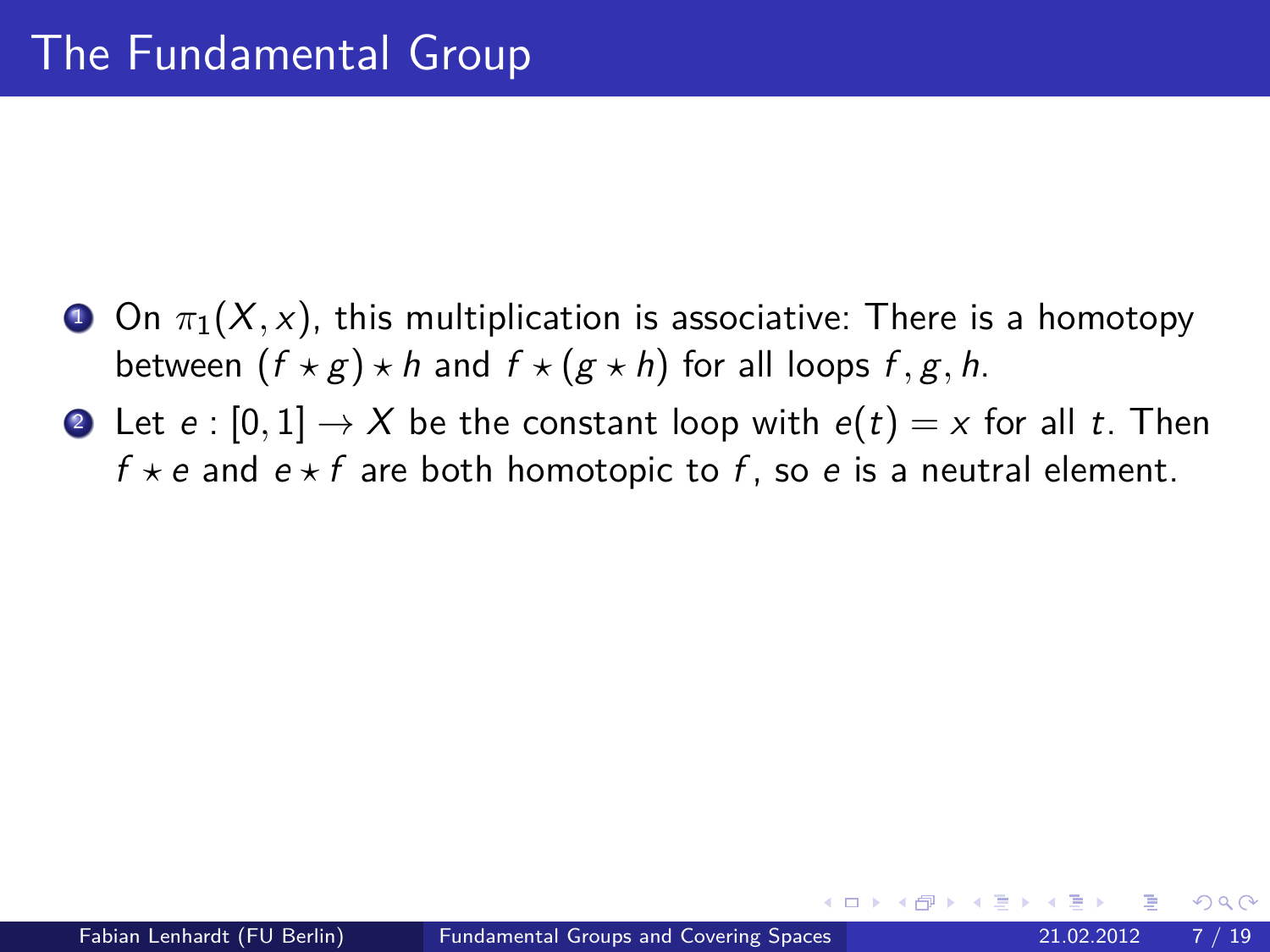- **1** On  $\pi_1(X, x)$ , this multiplication is associative: There is a homotopy between  $(f \star g) \star h$  and  $f \star (g \star h)$  for all loops  $f, g, h$ .
- 2 Let  $e : [0,1] \to X$  be the constant loop with  $e(t) = x$  for all t. Then  $f \star e$  and  $e \star f$  are both homotopic to f, so e is a neutral element.
- **3** The inverse of f is the loop  $f'$  obtained from f by running in the other direction:  $f'(t) = f(1-t)$ .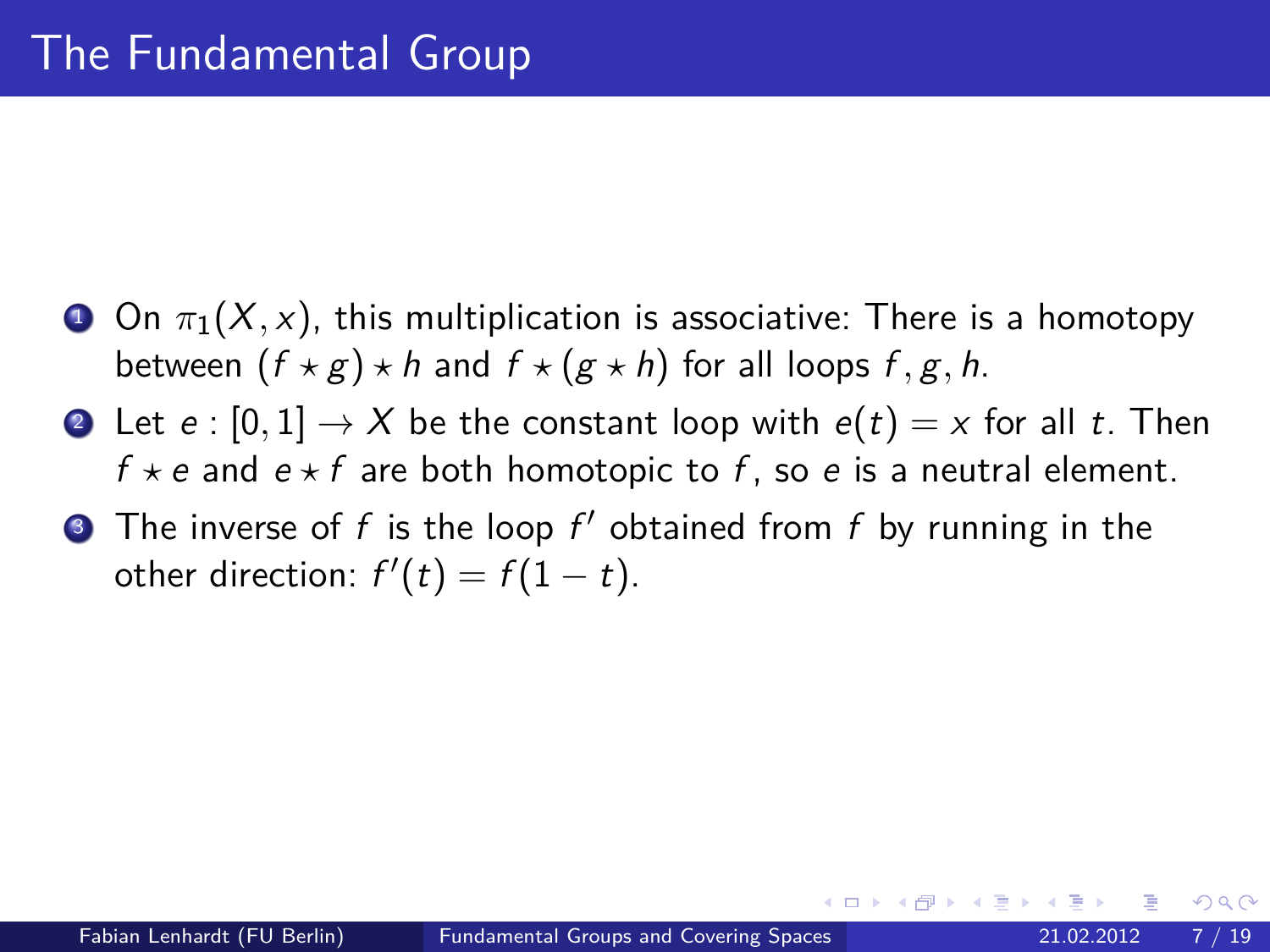- **1** On  $\pi_1(X, x)$ , this multiplication is associative: There is a homotopy between  $(f \star g) \star h$  and  $f \star (g \star h)$  for all loops  $f, g, h$ .
- 2 Let  $e : [0,1] \to X$  be the constant loop with  $e(t) = x$  for all t. Then  $f \star e$  and  $e \star f$  are both homotopic to f, so e is a neutral element.
- **3** The inverse of f is the loop  $f'$  obtained from f by running in the other direction:  $f'(t) = f(1-t)$ .
- $\bullet$  Hence  $\pi_1(X, x)$  is a group, called the fundamental group of X.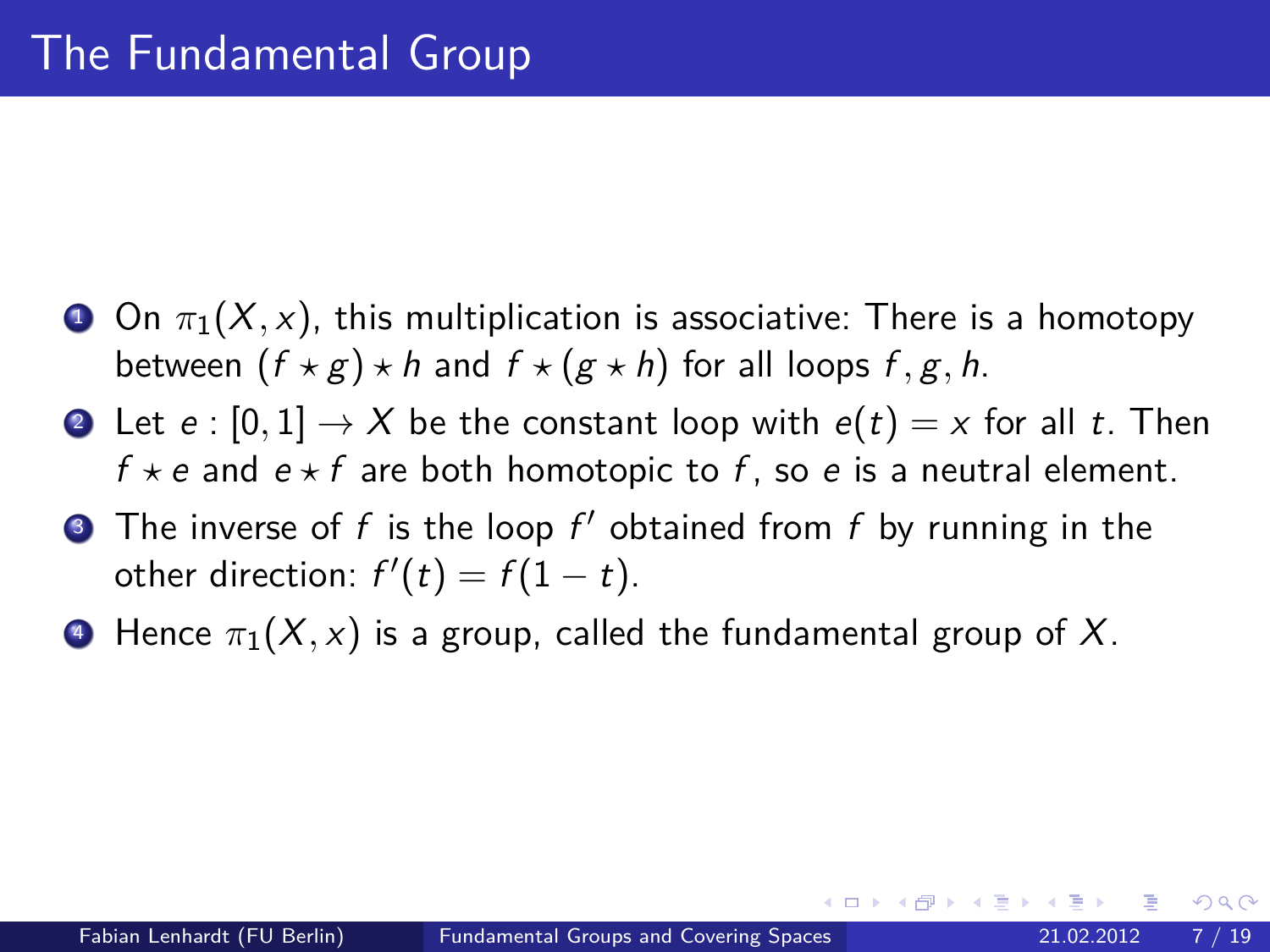Basic example of a covering map:

$$
\rho:\mathbb{R}\to S^1, t\mapsto e^{2\pi it}
$$

4 0 8

∢母  $\left( 1\right)$ Э×.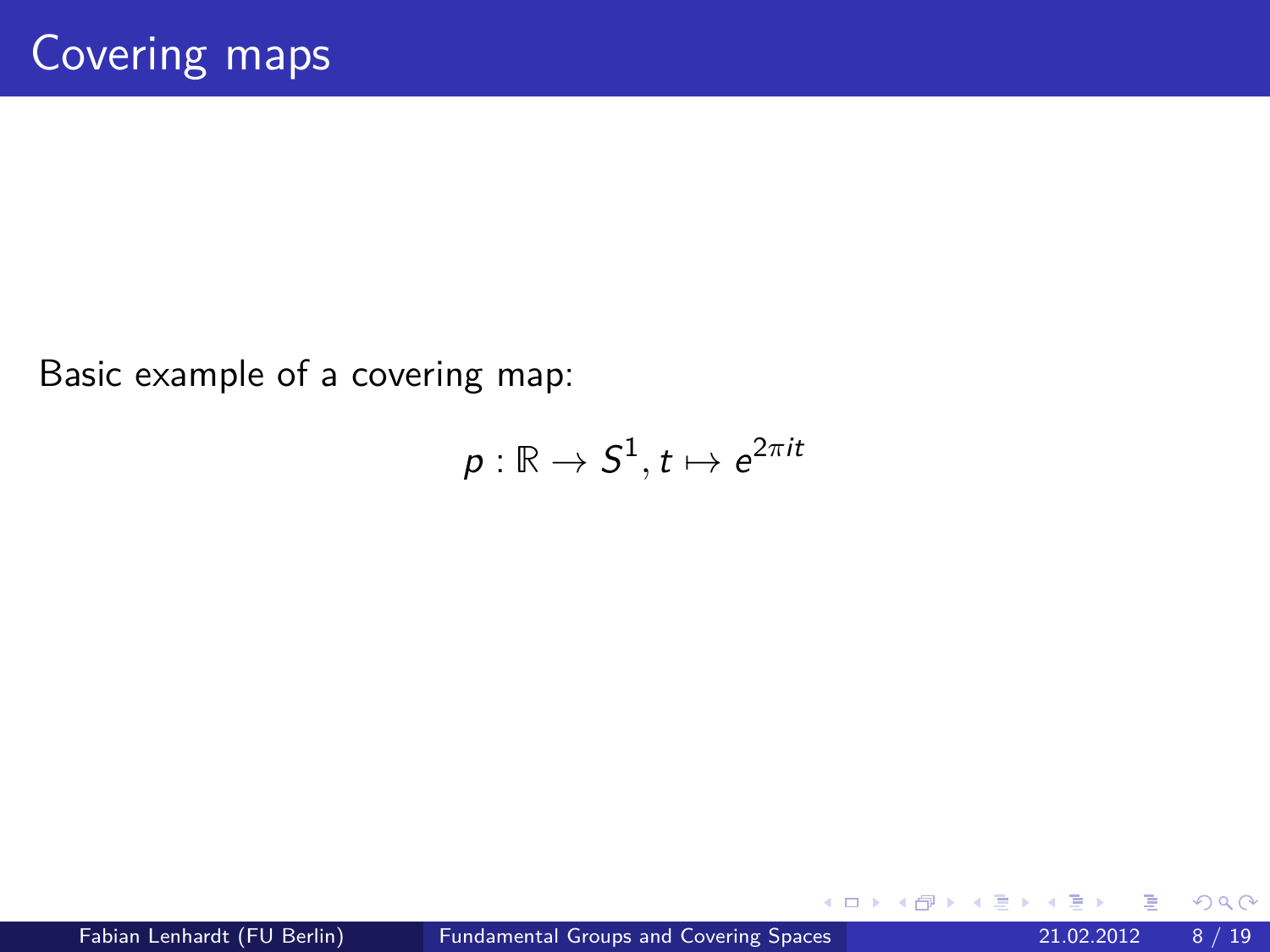# Covering maps

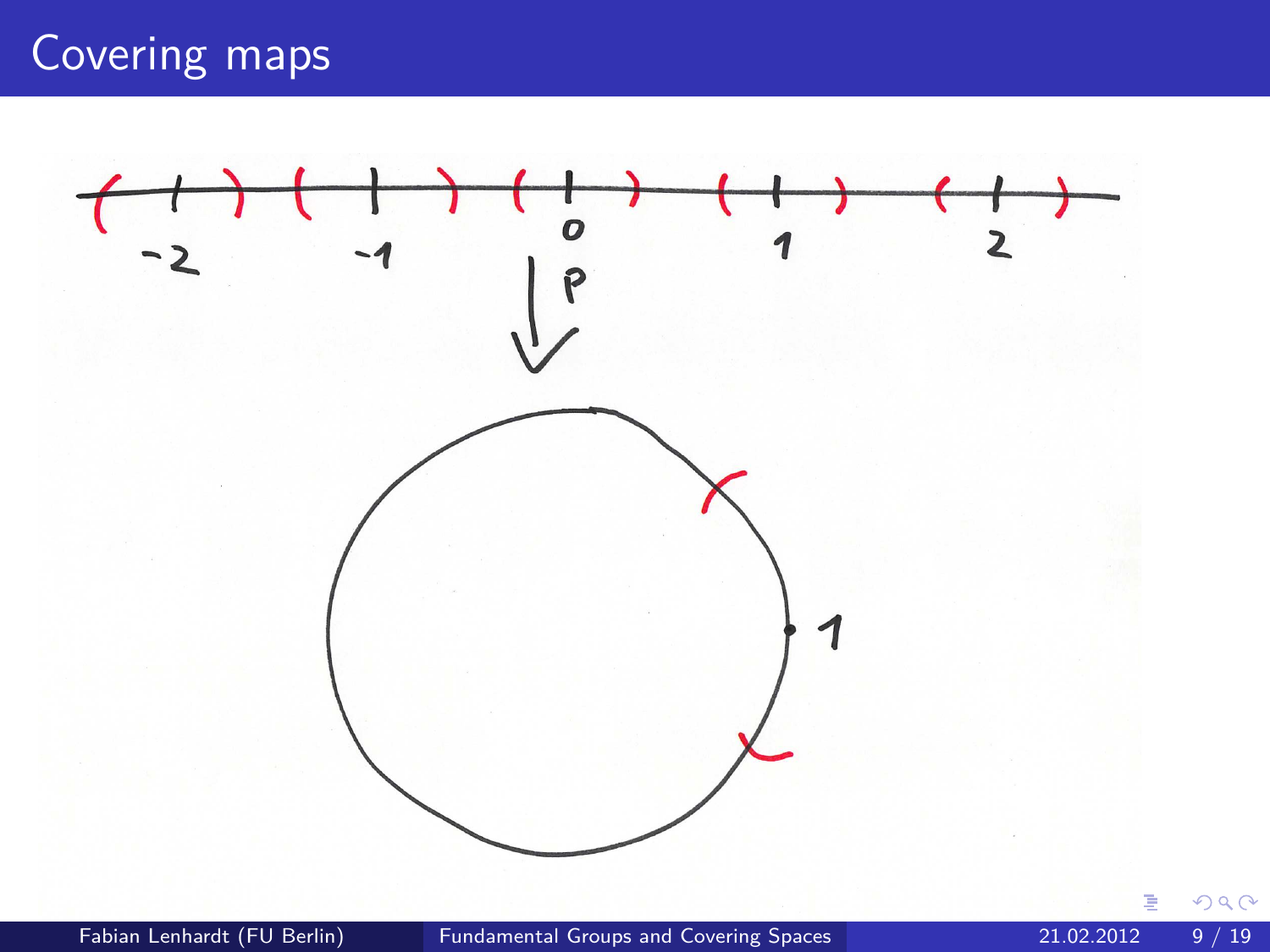Basic example of a covering map:

$$
\rho:\mathbb{R}\to S^1, t\mapsto e^{2\pi it}
$$

## **Definition**

Assume X is path-connected. Let  $p : \tilde{X} \to X$  be a continuous map with  $\tilde{X}$ also path-connected. We say that  $p$  is a covering map if the following holds:

Each point  $x \in X$  has a neighborhood U such that there is a homeomorphism  $p^{-1}(U) \cong \overline{\rho}^{-1}(x) \times U$  under which the projection  $p:p^{-1}(U)\to U$  corresponds to the projection onto the second factor  $p^{-1}(x)\times U\to U.$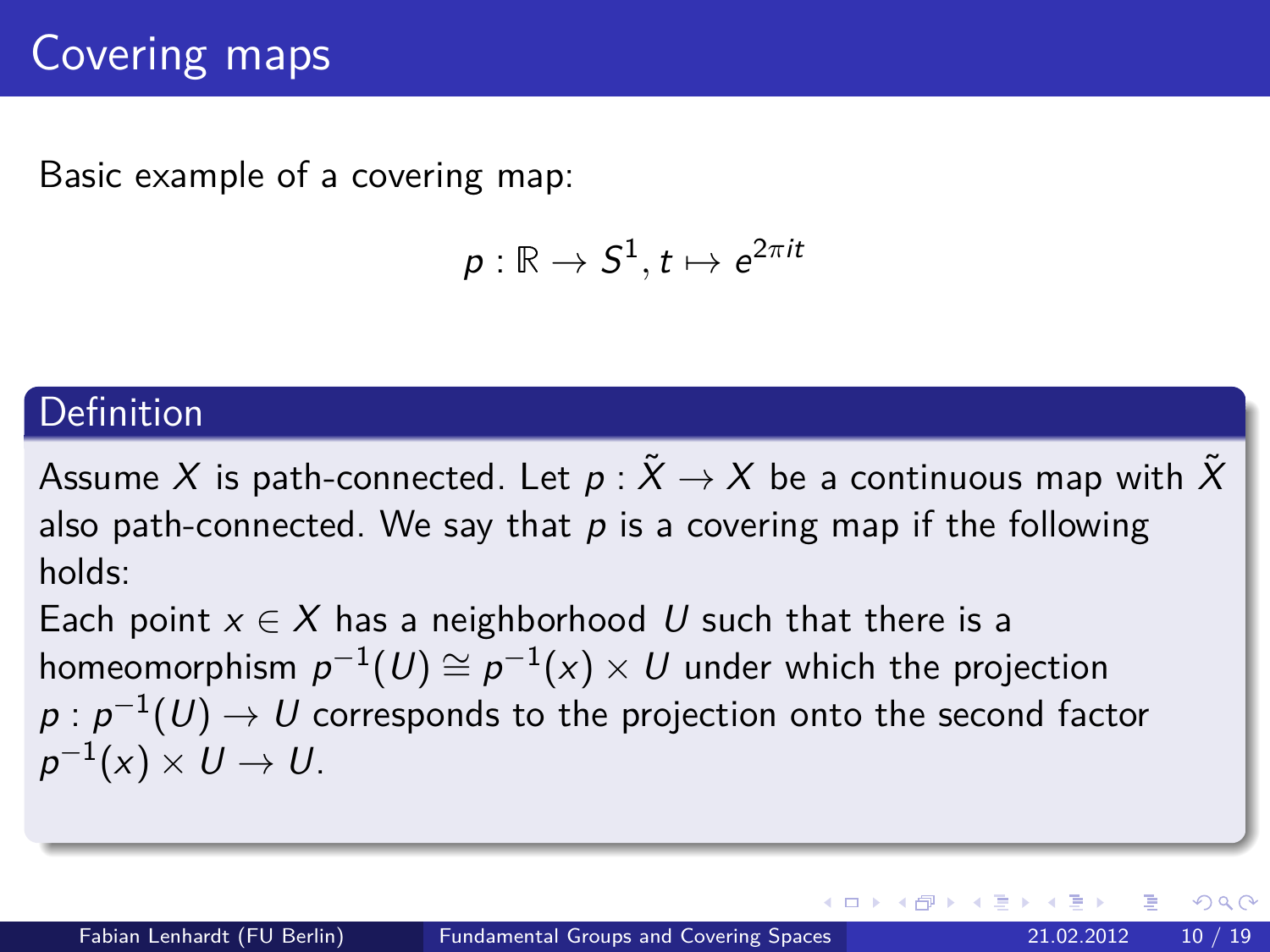Basic example of a covering map:

$$
\rho:\mathbb{R}\to S^1, t\mapsto e^{2\pi it}
$$

## **Definition**

Assume X is path-connected. Let  $p : \tilde{X} \to X$  be a continuous map with  $\tilde{X}$ also path-connected. We say that  $p$  is a covering map if the following holds:

Each point  $x \in X$  has a neighborhood U such that there is a homeomorphism  $p^{-1}(U) \cong \overline{\rho}^{-1}(x) \times U$  under which the projection  $p:p^{-1}(U)\to U$  corresponds to the projection onto the second factor  $p^{-1}(x)\times U\to U.$ If in addition  $\pi_1(\tilde{X}) = 0$ , we say that  $\tilde{X}$  is the universal cover of X.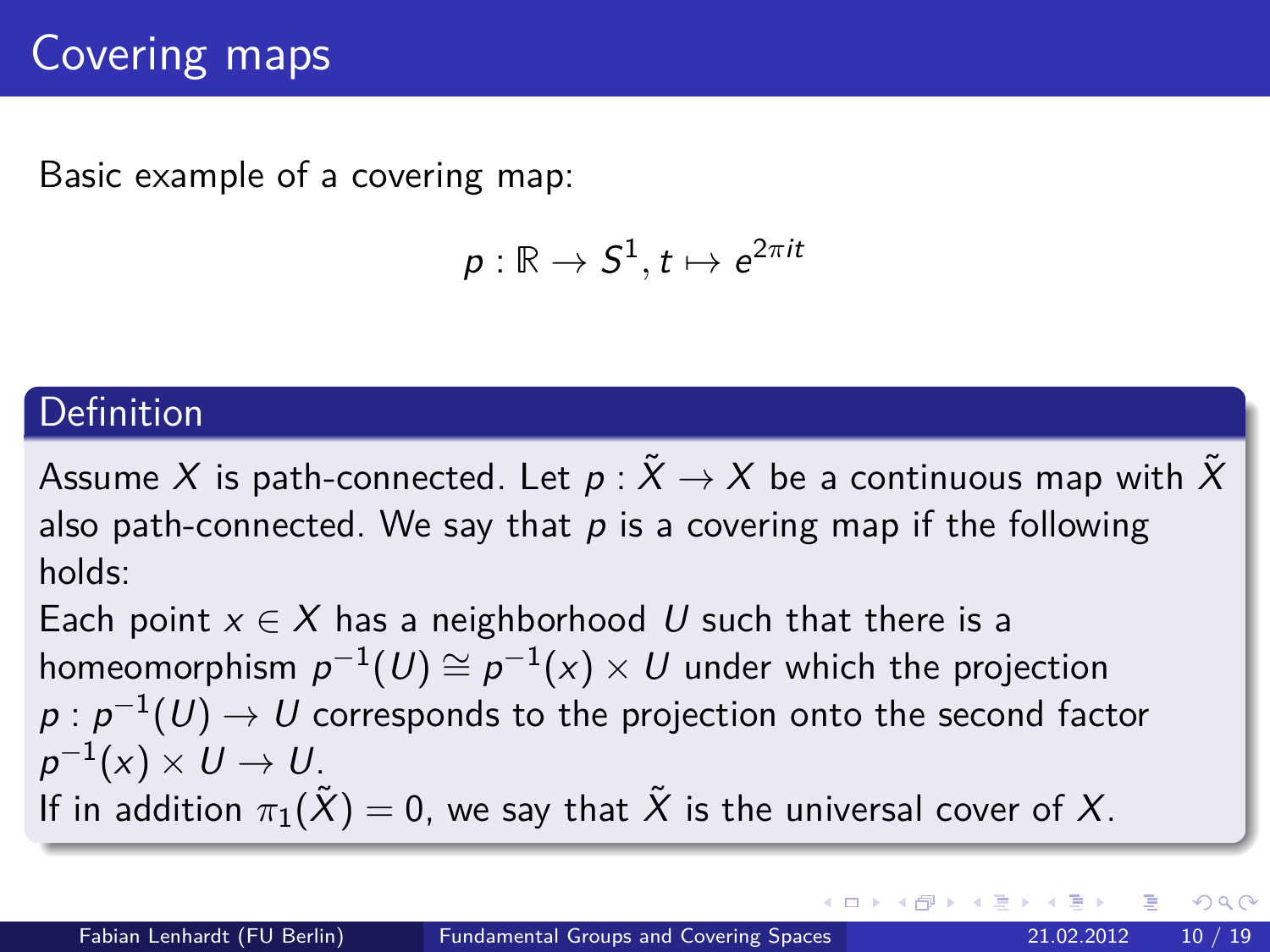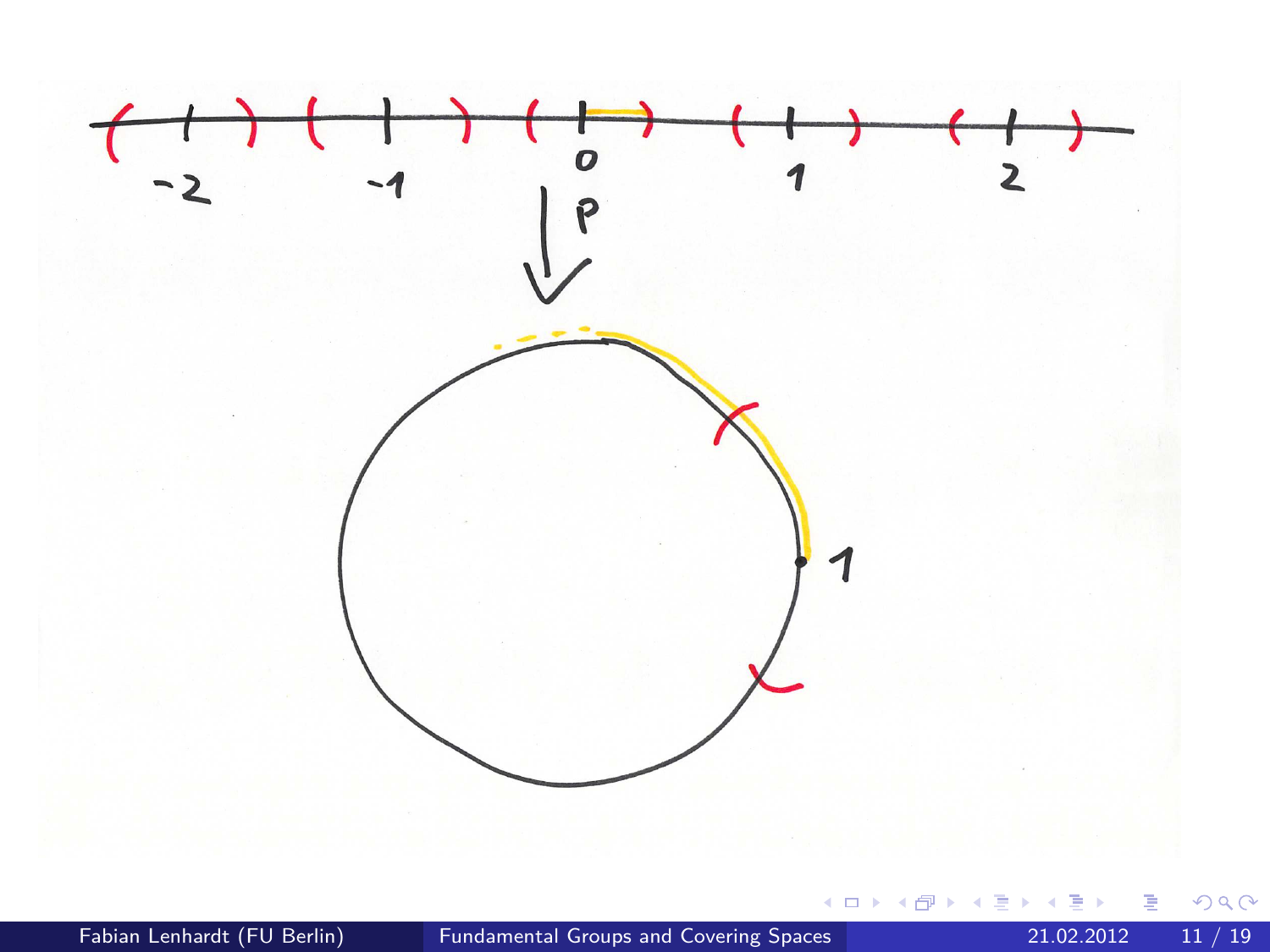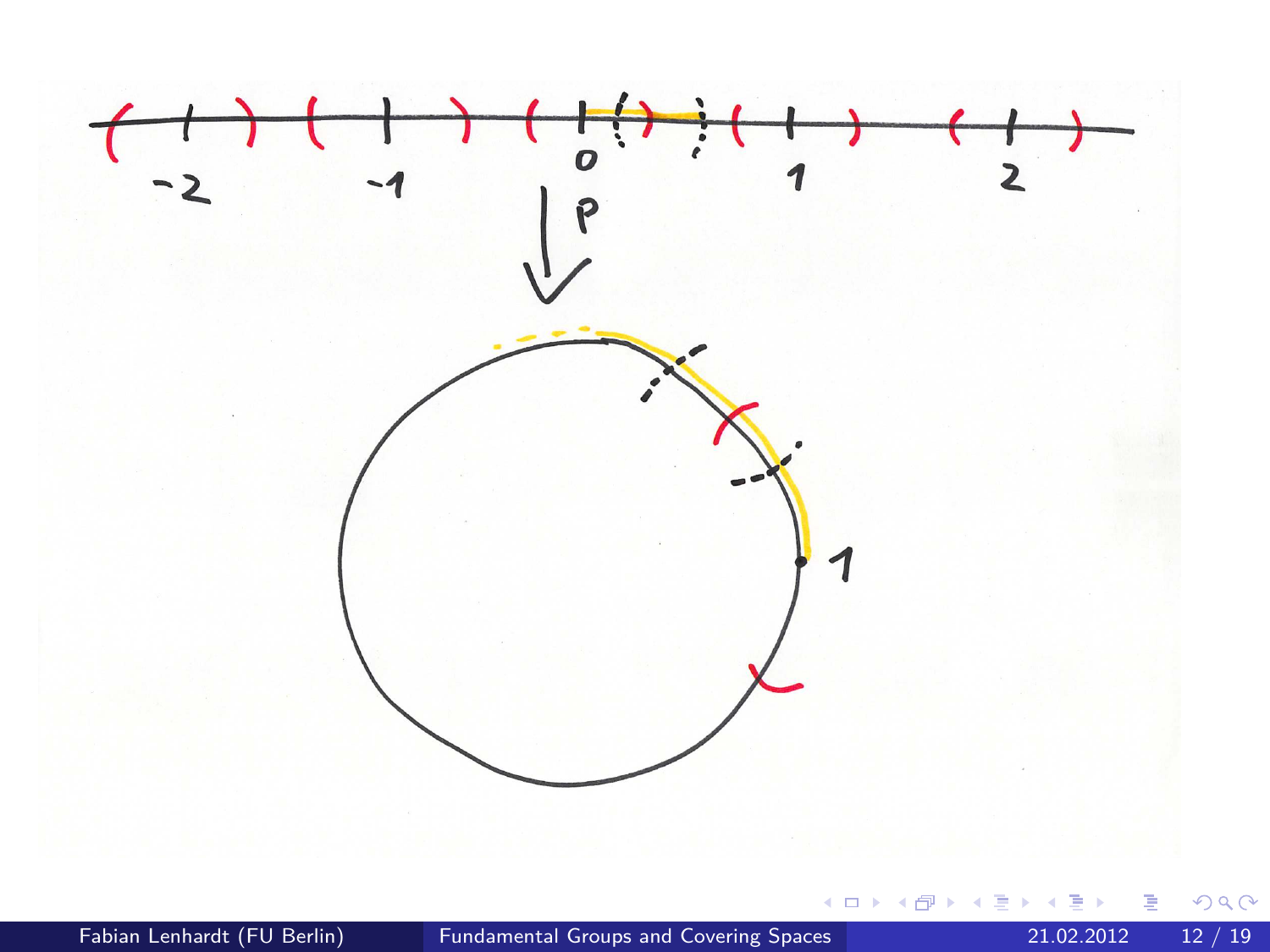# Proposition

Let  $p : \tilde{X} \to X$  be a covering map. Let  $f : [0,1] \to X$  be a loop at x. Pick  $\tilde{x} \in \tilde{X}$  with  $p(\tilde{x}) = x$ . Then there is a unique path  $\tilde{f} : [0, 1] \to \tilde{X}$  with  $\widetilde{f}(0)=\widetilde{x}$  lifting  $f$ , i.e. such that  $p\circ\widetilde{f}=f$ .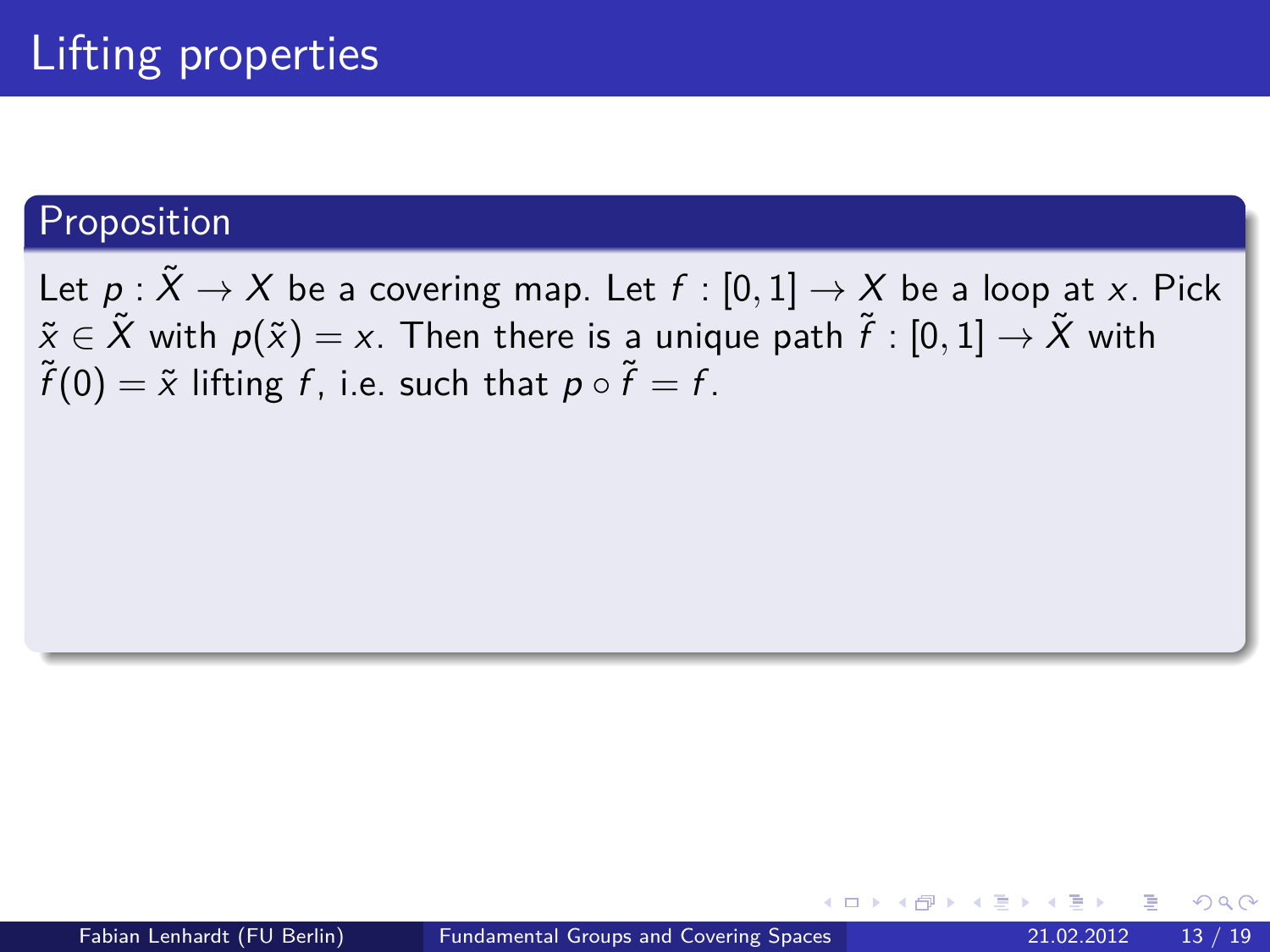# Proposition

Let  $p : \tilde{X} \to X$  be a covering map. Let  $f : [0,1] \to X$  be a loop at x. Pick  $\tilde{x} \in \tilde{X}$  with  $p(\tilde{x}) = x$ . Then there is a unique path  $\tilde{f} : [0,1] \rightarrow \tilde{X}$  with  $\widetilde{f}(0)=\widetilde{x}$  lifting  $f$ , i.e. such that  $p\circ\widetilde{f}=f$ . If H is a homotopy from f to  $g$ , there is a unique homotopy  $\tilde{H}$  :  $[0,1] \times [0,1] \rightarrow \tilde{X}$  lifting H, i.e. such that  $p \circ \tilde{H} = H$ . This homotopy fixes the endpoints of  $\tilde{f}$  and  $\tilde{g}$ . Conversely, each homotopy of paths from  $\tilde{f}$ to another path  $\tilde{h}$ , fixing the endpoints, gives rise to a homotopy of loops from  $f = p \circ \tilde{f}$  to  $h = p \circ \tilde{h}$ .

つひい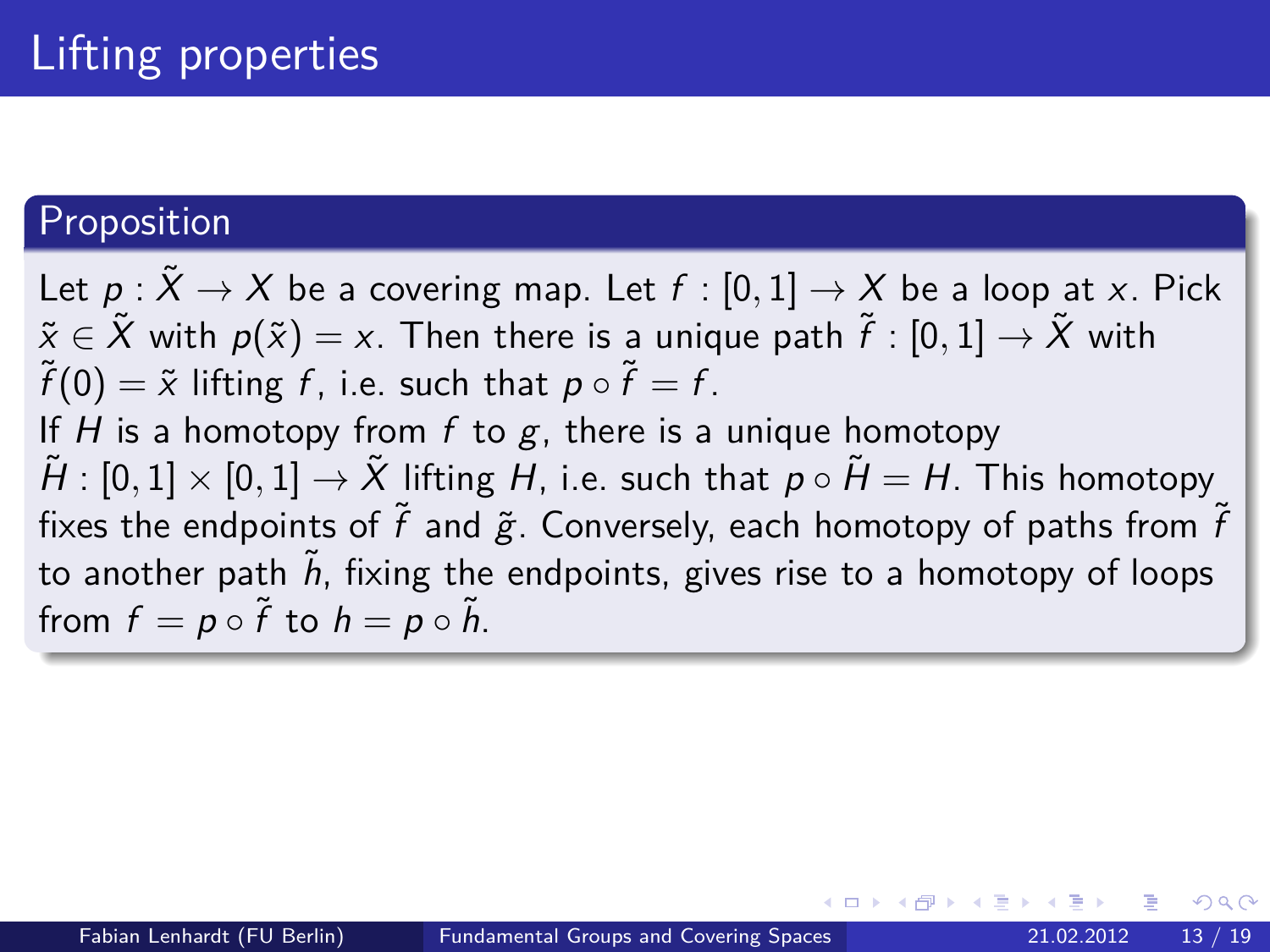# Proposition

Let  $p : \tilde{X} \to X$  be a covering map. Let  $f : [0,1] \to X$  be a loop at x. Pick  $\tilde{x} \in \tilde{X}$  with  $p(\tilde{x}) = x$ . Then there is a unique path  $\tilde{f} : [0,1] \rightarrow \tilde{X}$  with  $\widetilde{f}(0)=\widetilde{x}$  lifting  $f$ , i.e. such that  $p\circ\widetilde{f}=f$ . If H is a homotopy from f to  $g$ , there is a unique homotopy  $\tilde{H}$  :  $[0,1] \times [0,1] \rightarrow \tilde{X}$  lifting H, i.e. such that  $p \circ \tilde{H} = H$ . This homotopy fixes the endpoints of  $\tilde{f}$  and  $\tilde{g}$ . Conversely, each homotopy of paths from  $\tilde{f}$ to another path  $\tilde{h}$ , fixing the endpoints, gives rise to a homotopy of loops from  $f = p \circ \tilde{f}$  to  $h = p \circ \tilde{h}$ .

So the homotopy class of the loop  $f$  is uniquely determined by the homotopy class of the path  $\tilde{f}$ , where we demand that homotopies fix the endpoints of our paths.

 $\mathcal{A} \left( \overline{\mathbf{H}} \right) \rightarrow \mathcal{A} \left( \overline{\mathbf{H}} \right) \rightarrow \mathcal{A} \left( \overline{\mathbf{H}} \right)$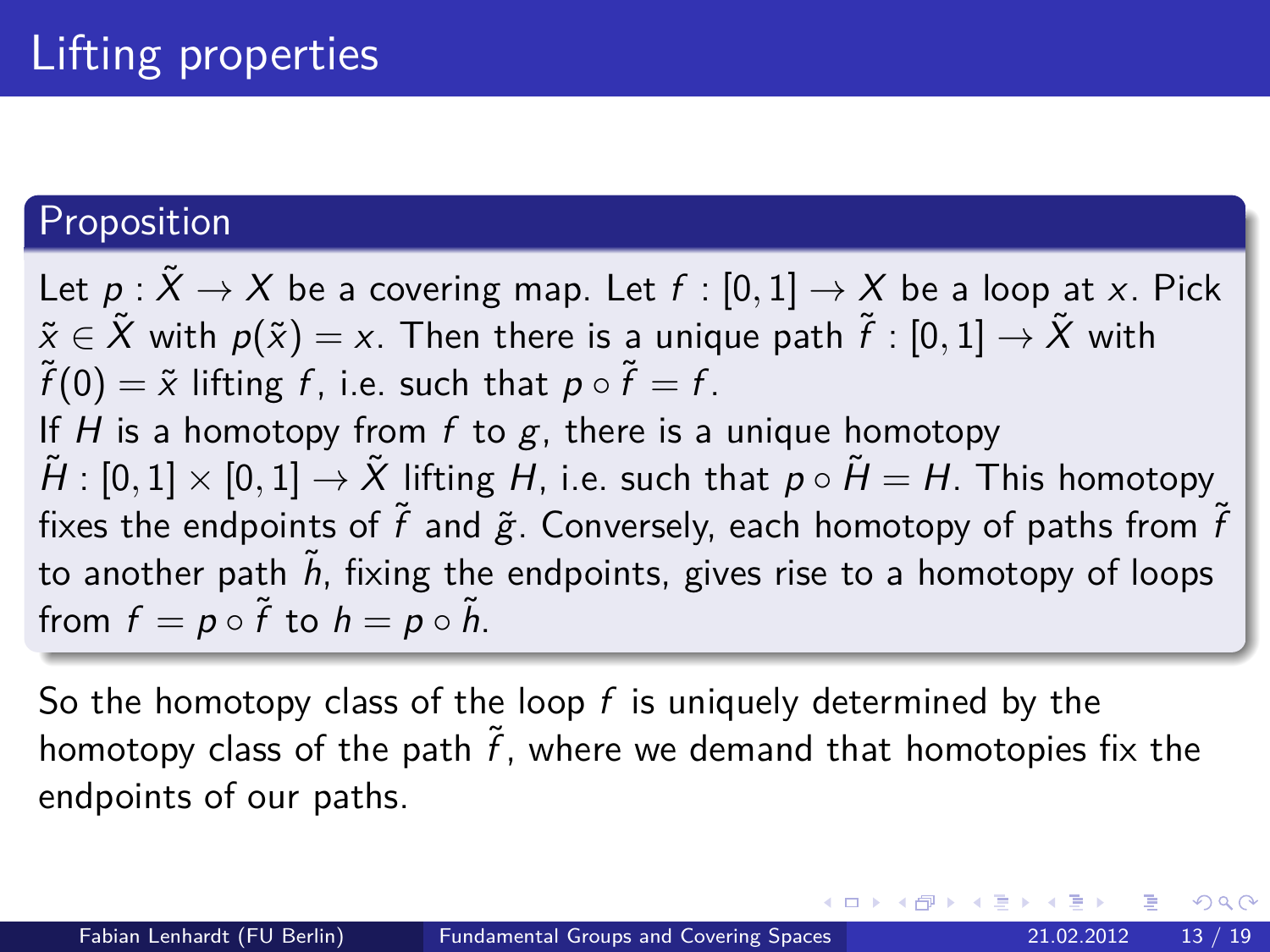If in addition  $\tilde{X}$  is the universal cover, i.e.  $\pi_1(\tilde{X}) = 0$ , one can show that there is a unique homotopy class of paths connecting two given points of  $\tilde{X}$ .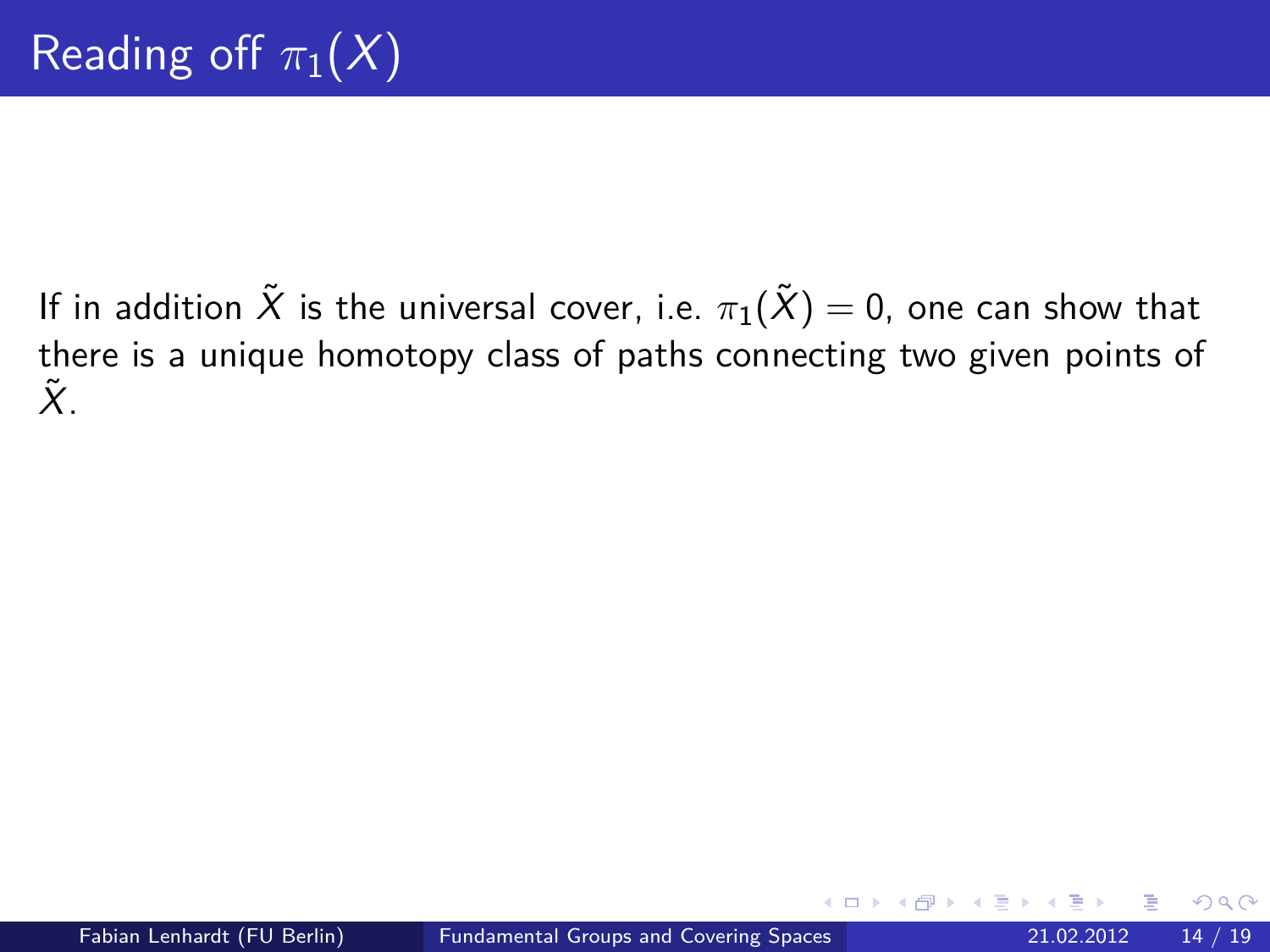If in addition  $\tilde{X}$  is the universal cover, i.e.  $\pi_1(\tilde{X}) = 0$ , one can show that there is a unique homotopy class of paths connecting two given points of  $\tilde{\mathsf{X}}$  .

It follows that the elements of  $\pi_1(X)$  are in  $1 - 1$  correspondence with  $\overline{\rho}^{-1}(x)$ : Fix  $\tilde{x}\in \overline{\rho}^{-1}(x)$ . For each  $y\in \overline{\rho}^{-1}(x),$  there is a path  $\tilde{f}$ , unique up to homotopy, from  $\tilde{x}$  to y. Then  $f = p \circ \tilde{f}$  is a loop.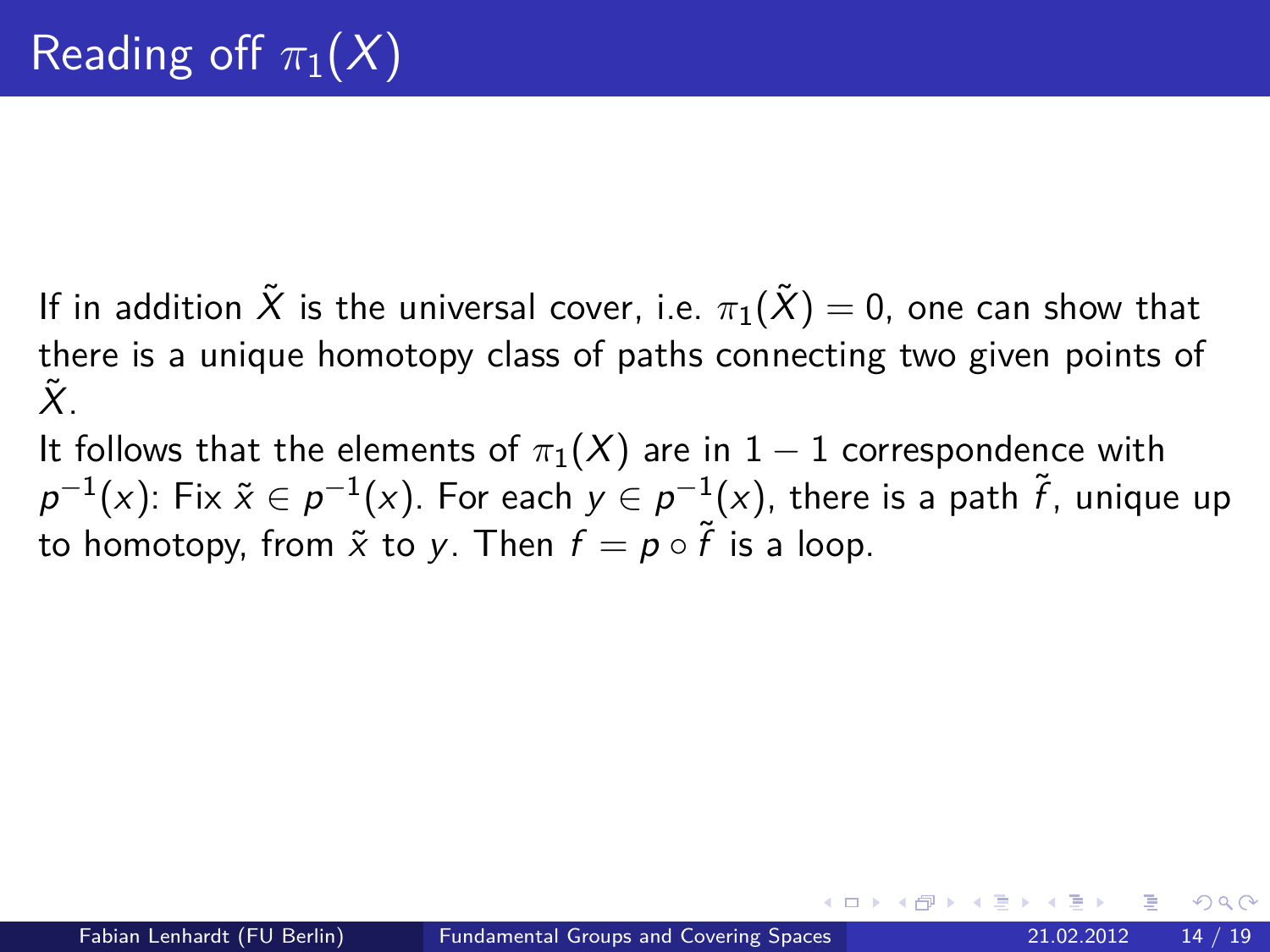If in addition  $\tilde{X}$  is the universal cover, i.e.  $\pi_1(\tilde{X}) = 0$ , one can show that there is a unique homotopy class of paths connecting two given points of  $\tilde{\mathsf{X}}$  .

It follows that the elements of  $\pi_1(X)$  are in  $1 - 1$  correspondence with  $\overline{\rho}^{-1}(x)$ : Fix  $\tilde{x}\in \overline{\rho}^{-1}(x)$ . For each  $y\in \overline{\rho}^{-1}(x),$  there is a path  $\tilde{f}$ , unique up to homotopy, from  $\tilde{x}$  to y. Then  $f = p \circ \tilde{f}$  is a loop.

This sets up a correspondence between  $\pi_1(X)$  and  $\rho^{-1}(x)$  as sets.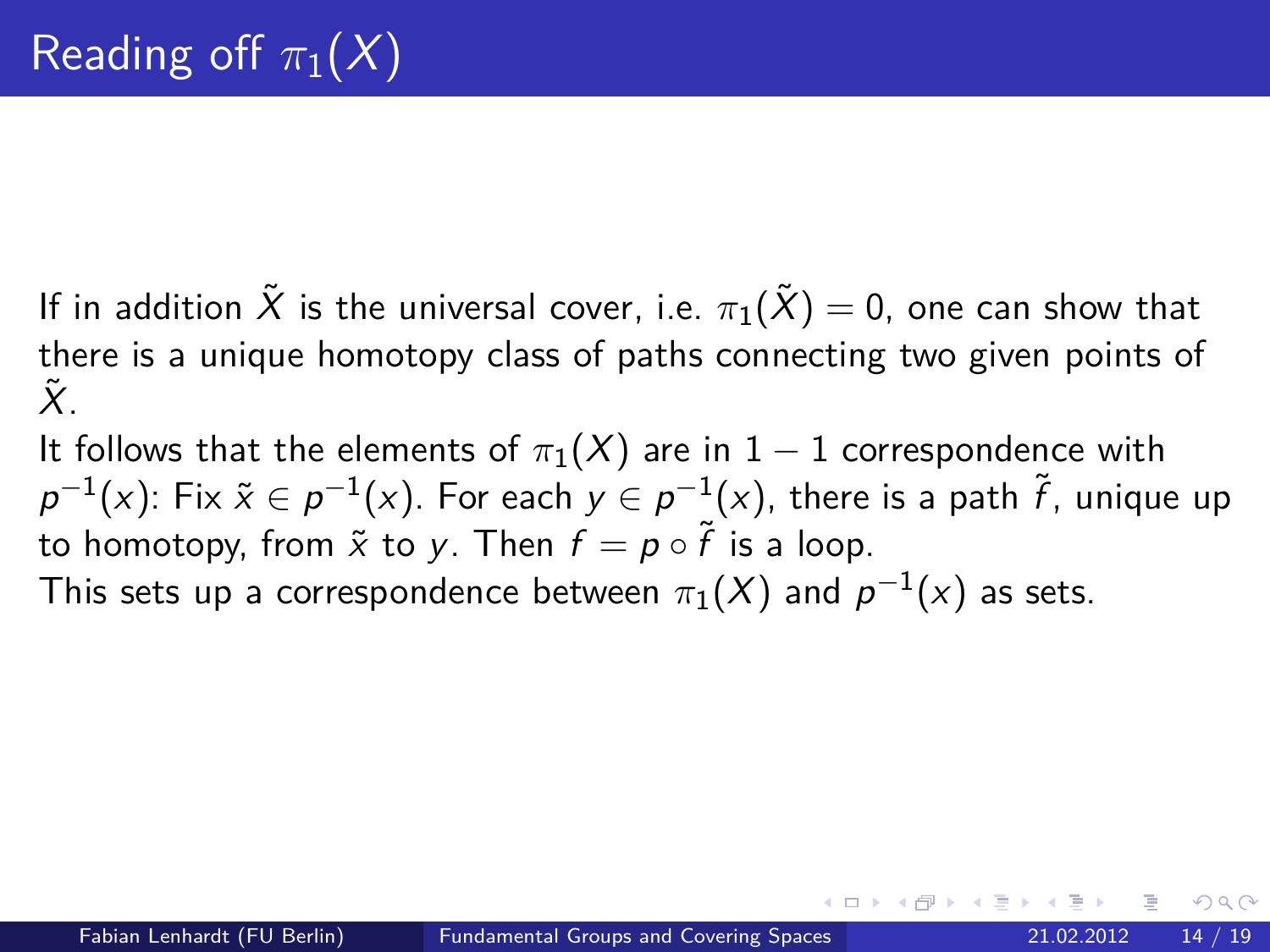If in addition  $\tilde{X}$  is the universal cover, i.e.  $\pi_1(\tilde{X}) = 0$ , one can show that there is a unique homotopy class of paths connecting two given points of  $\tilde{X}$ .

It follows that the elements of  $\pi_1(X)$  are in  $1 - 1$  correspondence with  $\overline{\rho}^{-1}(x)$ : Fix  $\tilde{x}\in \overline{\rho}^{-1}(x)$ . For each  $y\in \overline{\rho}^{-1}(x),$  there is a path  $\tilde{f}$ , unique up to homotopy, from  $\tilde{x}$  to y. Then  $f = p \circ \tilde{f}$  is a loop. This sets up a correspondence between  $\pi_1(X)$  and  $\rho^{-1}(x)$  as sets.

But what about the group structure?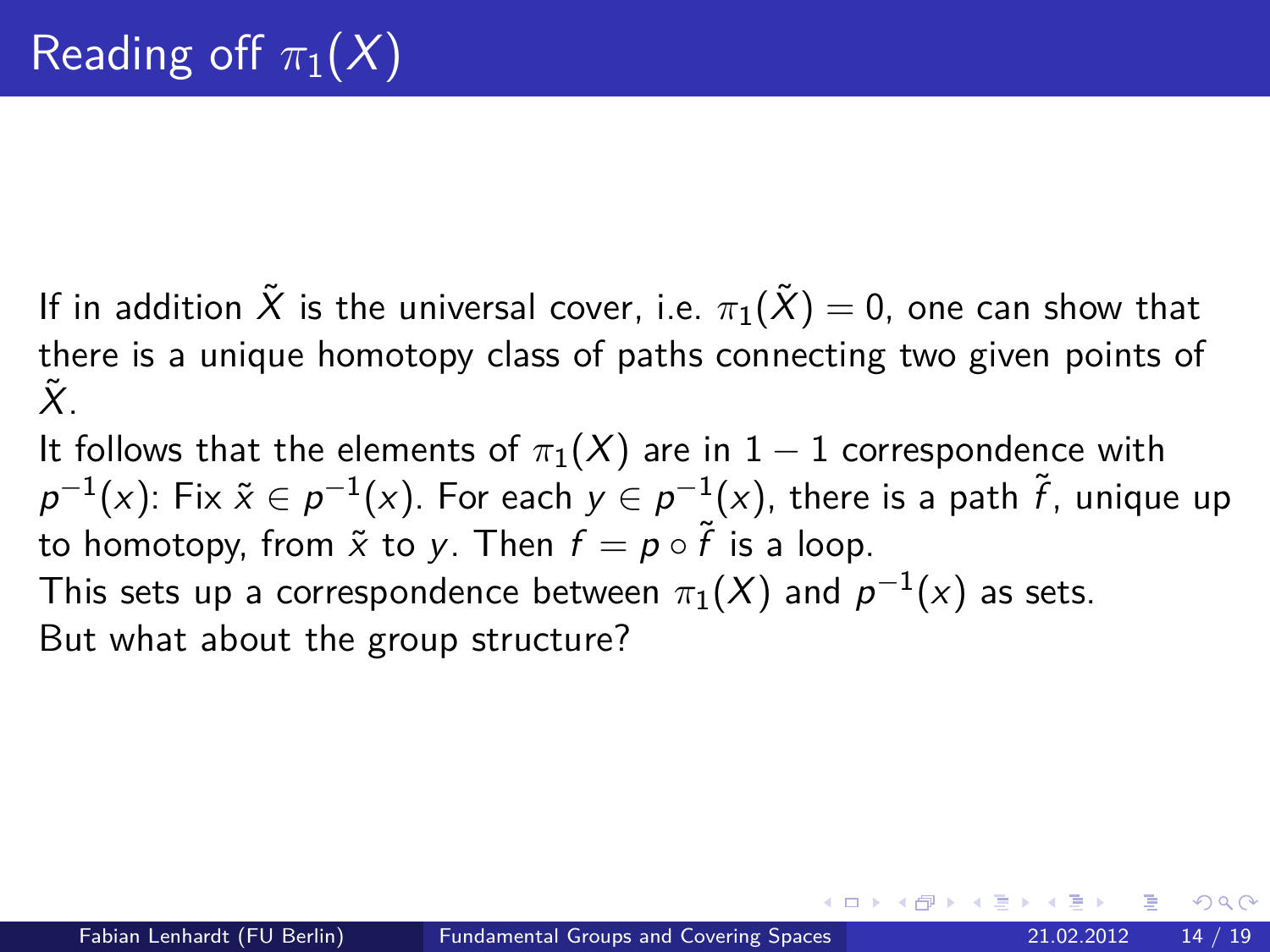A deck transformation of  $\tilde{X}$  is a homeomorphism  $\phi : X \to X$  such that  $p \circ \phi = p : \tilde{X} \to X$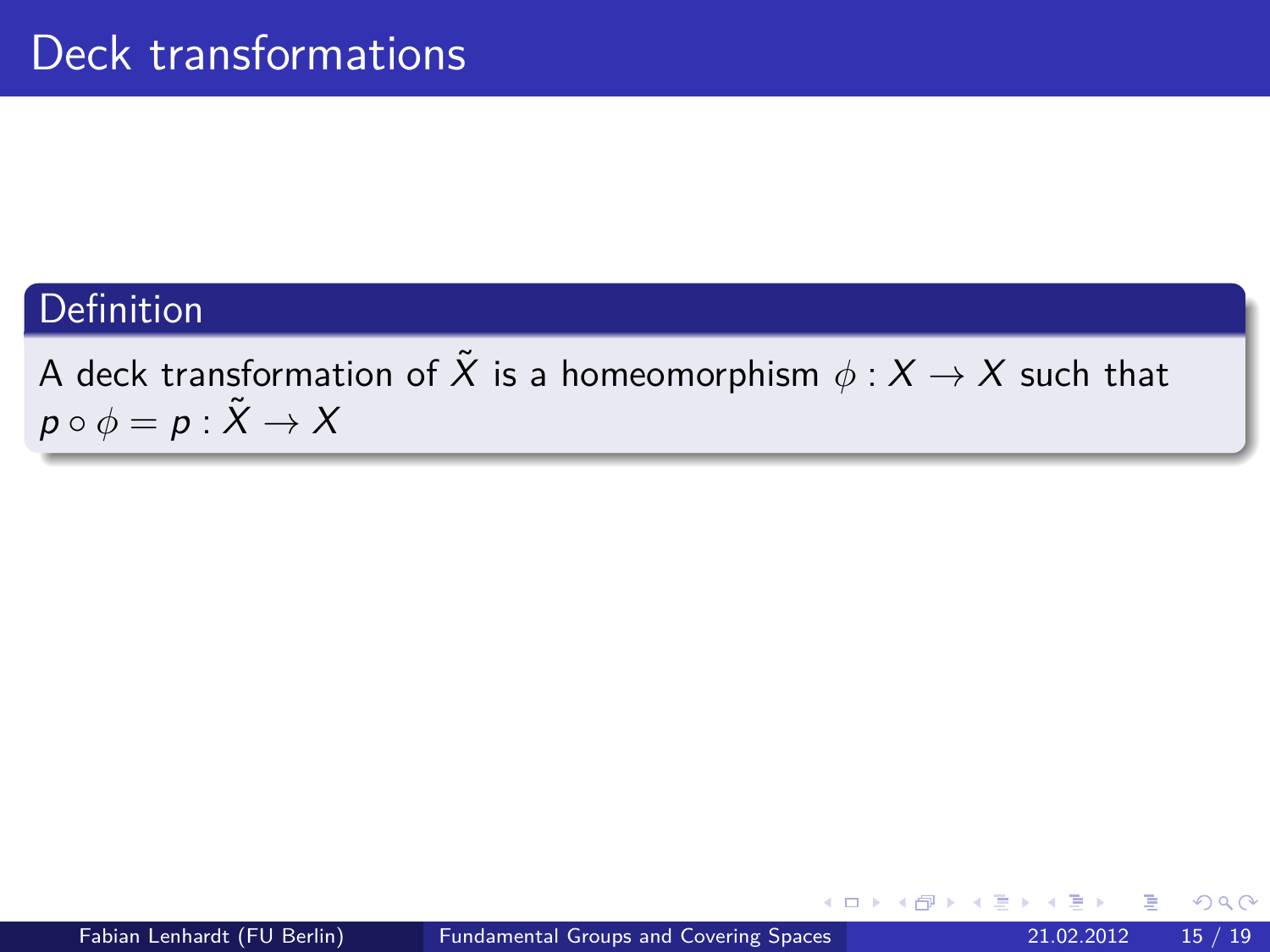A deck transformation of  $\tilde{X}$  is a homeomorphism  $\phi: X \to X$  such that  $p \circ \phi = p : \tilde{X} \to X$ 

# Proposition

For each  $y\in p^{-1}(x),$  there is a unique deck transformation  $\phi:\tilde X\to \tilde X$ such that  $\phi(\tilde{x}) = y$ .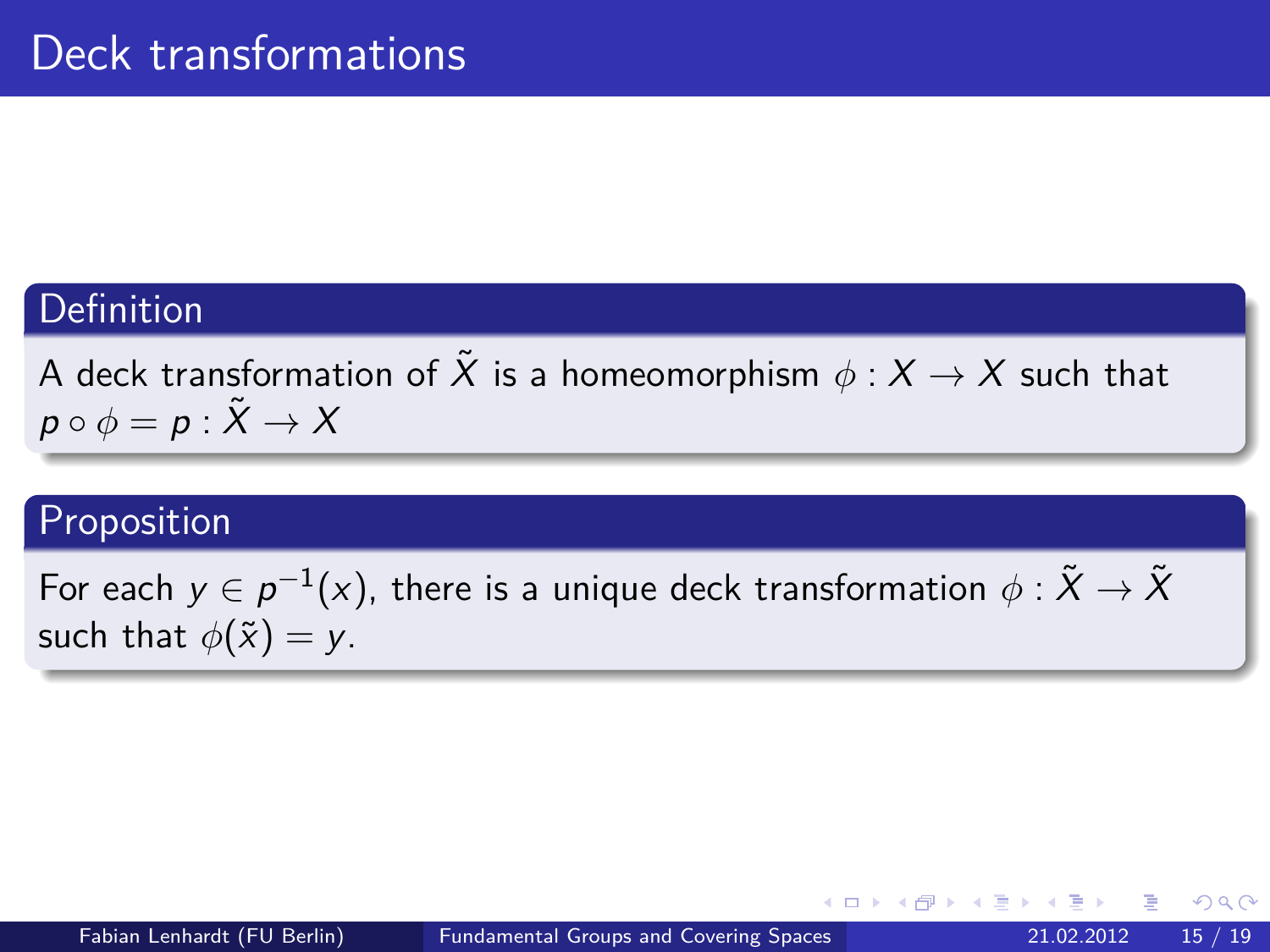### The set of all deck transformations forms a group G under composition.

4日下

 $QQ$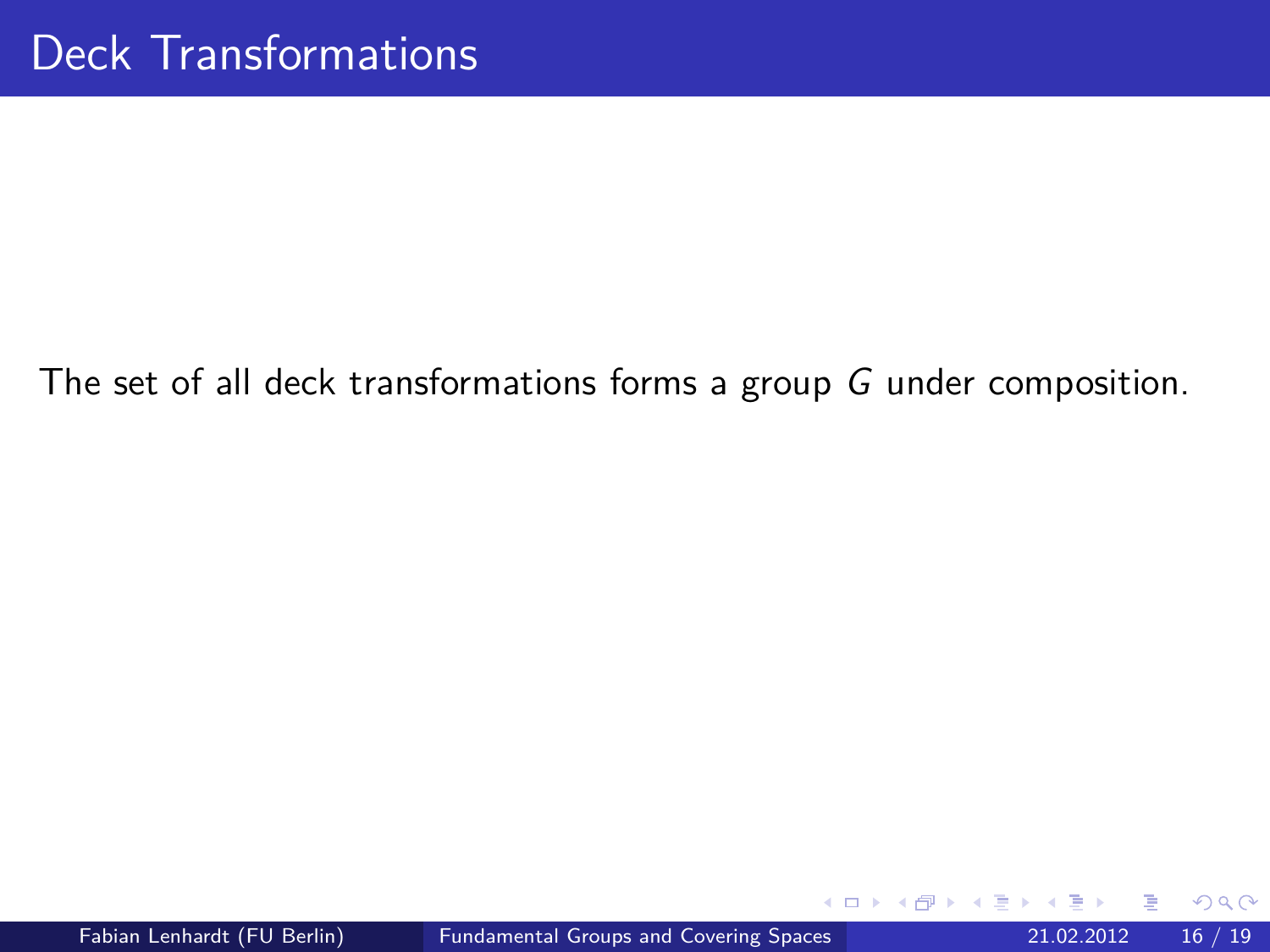The set of all deck transformations forms a group G under composition. Each deck transformation  $\phi$  determines a loop  $T(\phi)$ : Pick a path  $\tilde{f}$  from  $\tilde{x}$ to  $\phi(\tilde{x})$  and form the loop  $f = p \circ \tilde{f}$ .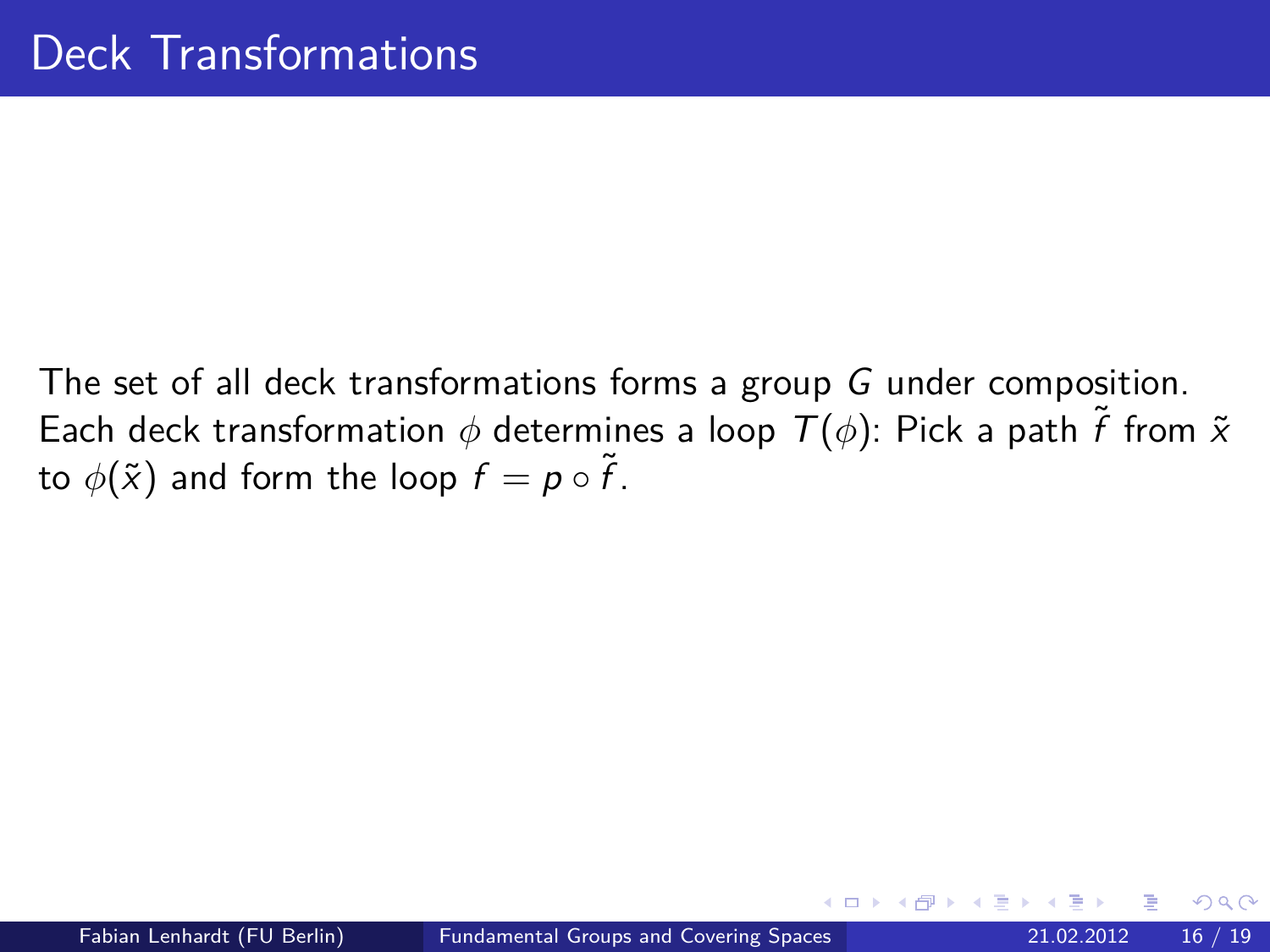The set of all deck transformations forms a group G under composition. Each deck transformation  $\phi$  determines a loop  $T(\phi)$ : Pick a path  $\tilde{f}$  from  $\tilde{x}$ to  $\phi(\tilde{x})$  and form the loop  $f = p \circ \tilde{f}$ . This gives rise to a group homomorphism  $T: G \to \pi_1(X, x)$ .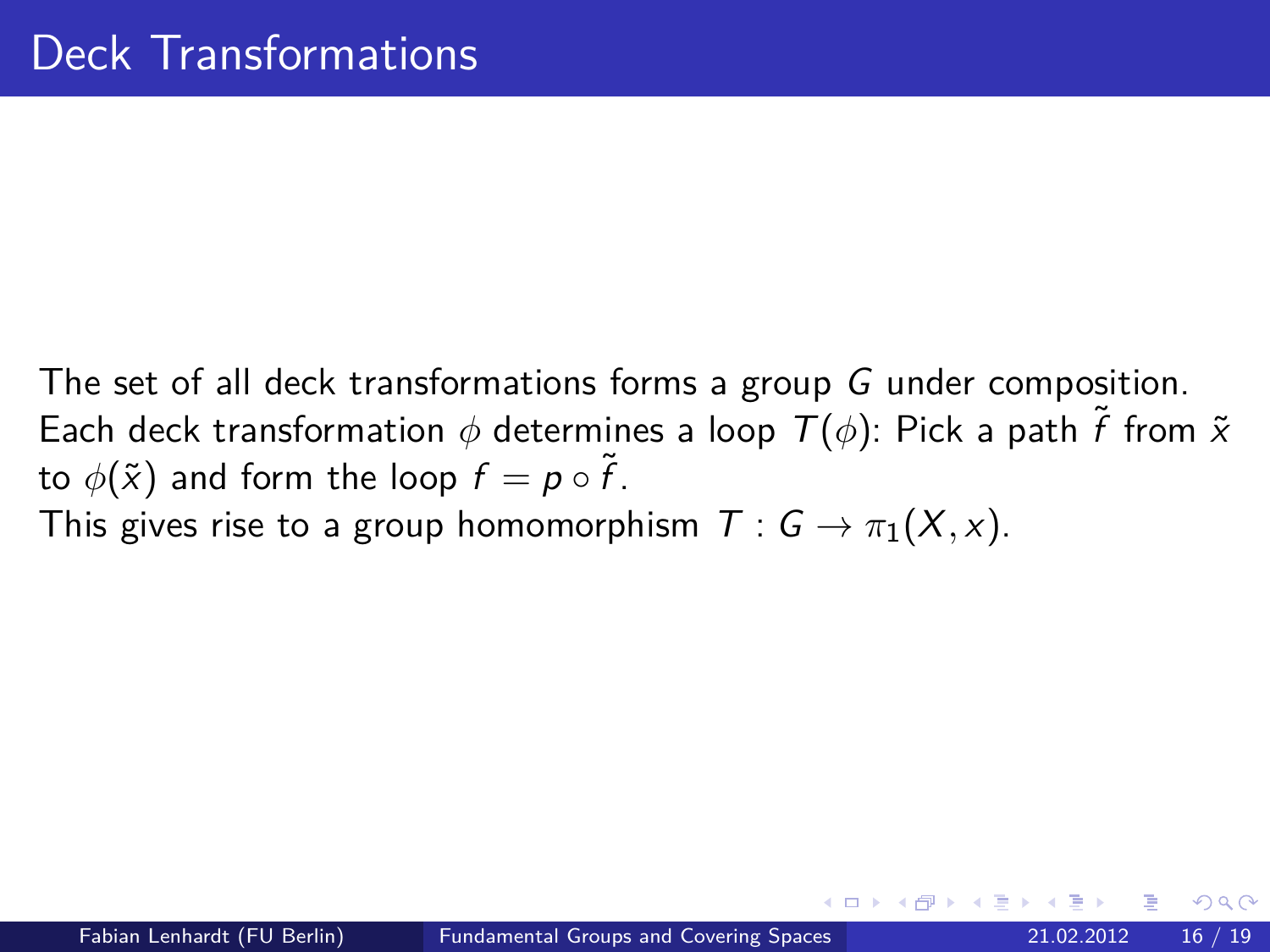

メロトメ 倒 トメ ミトメ ミト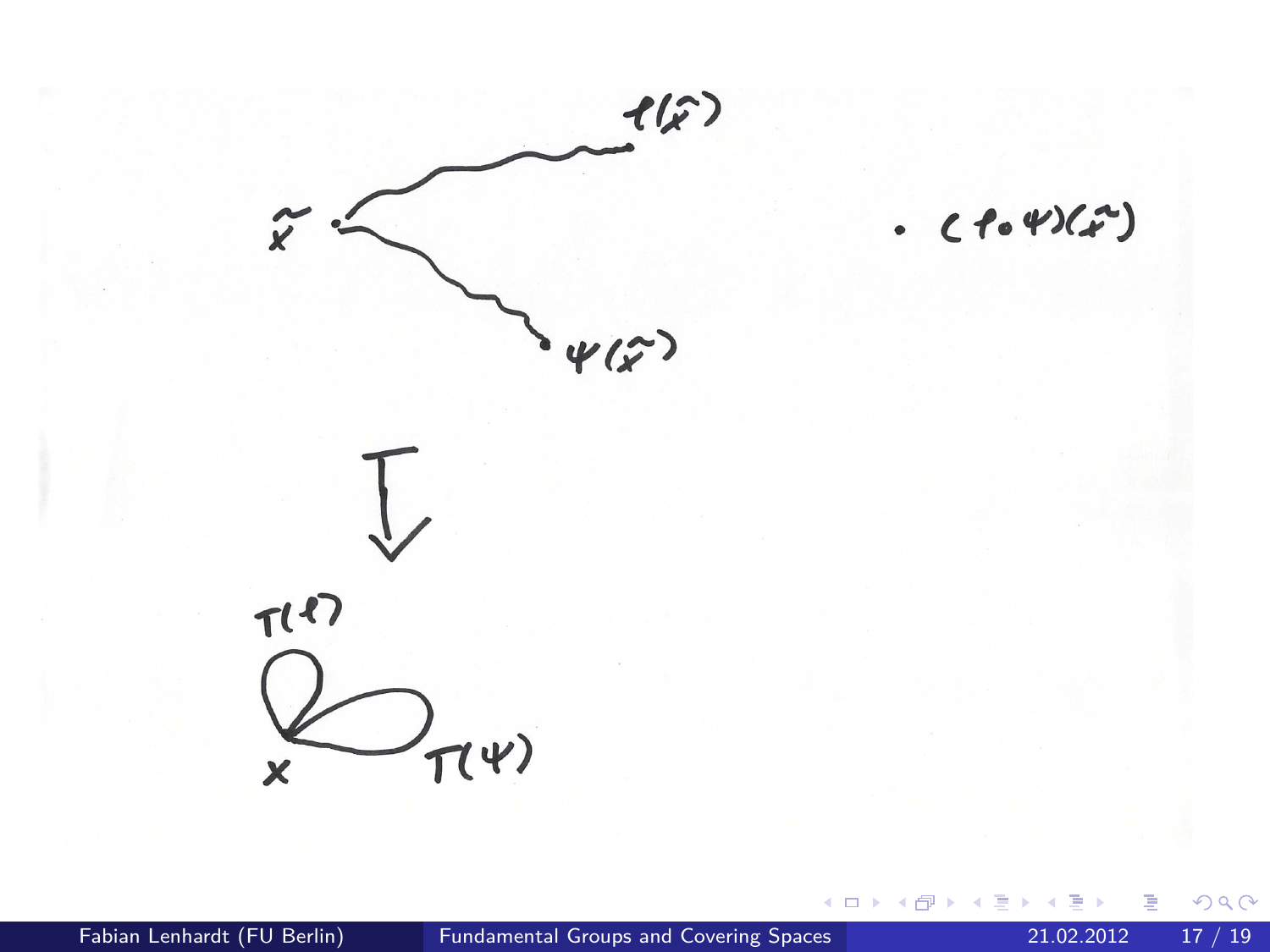

 $299$ 

イロト イ部 トイモ トイモト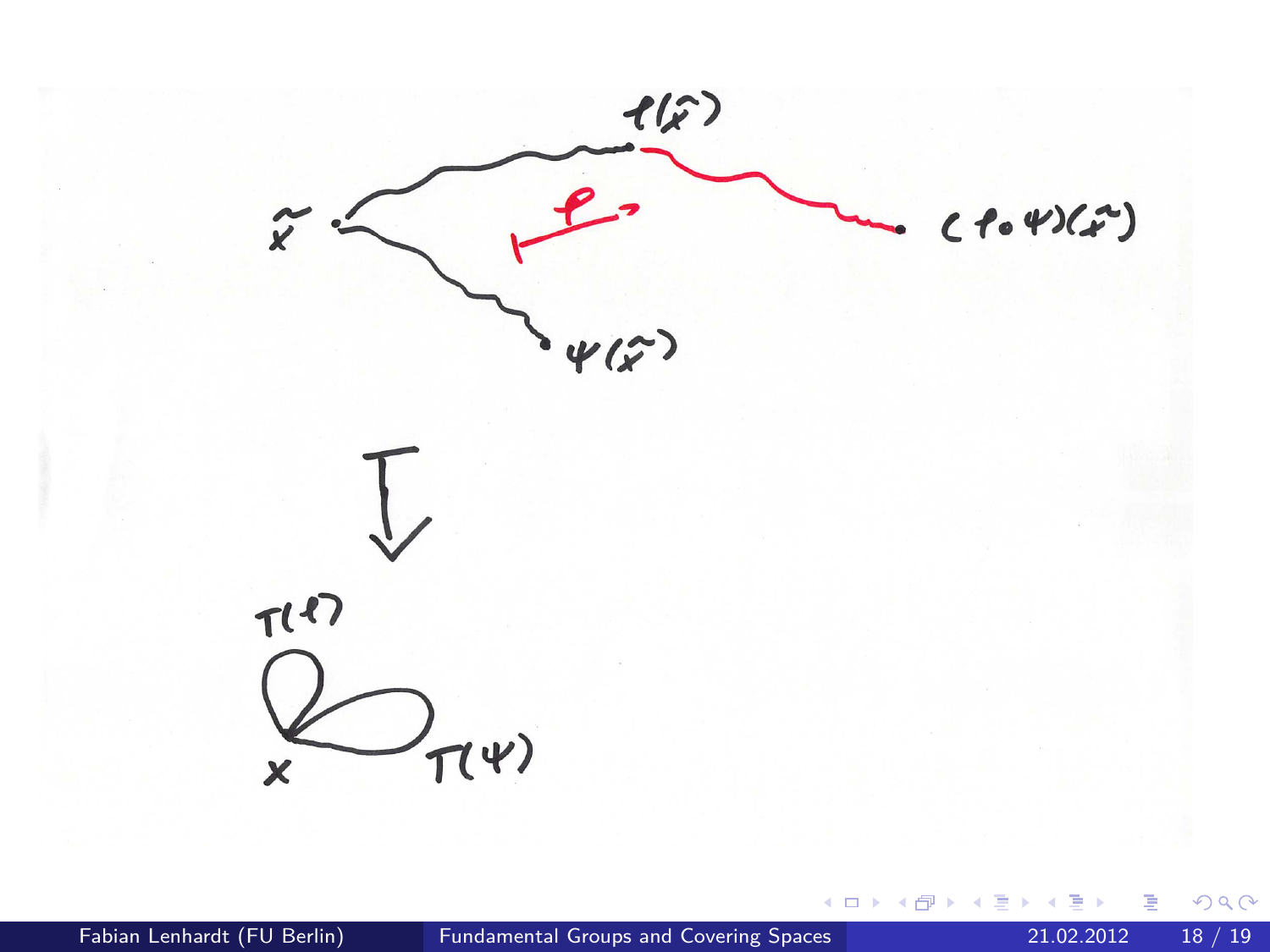#### Theorem

The map  $T: G \to \pi_1(X, x)$  is an isomorphism

4 0 8

э.  $\rightarrow$